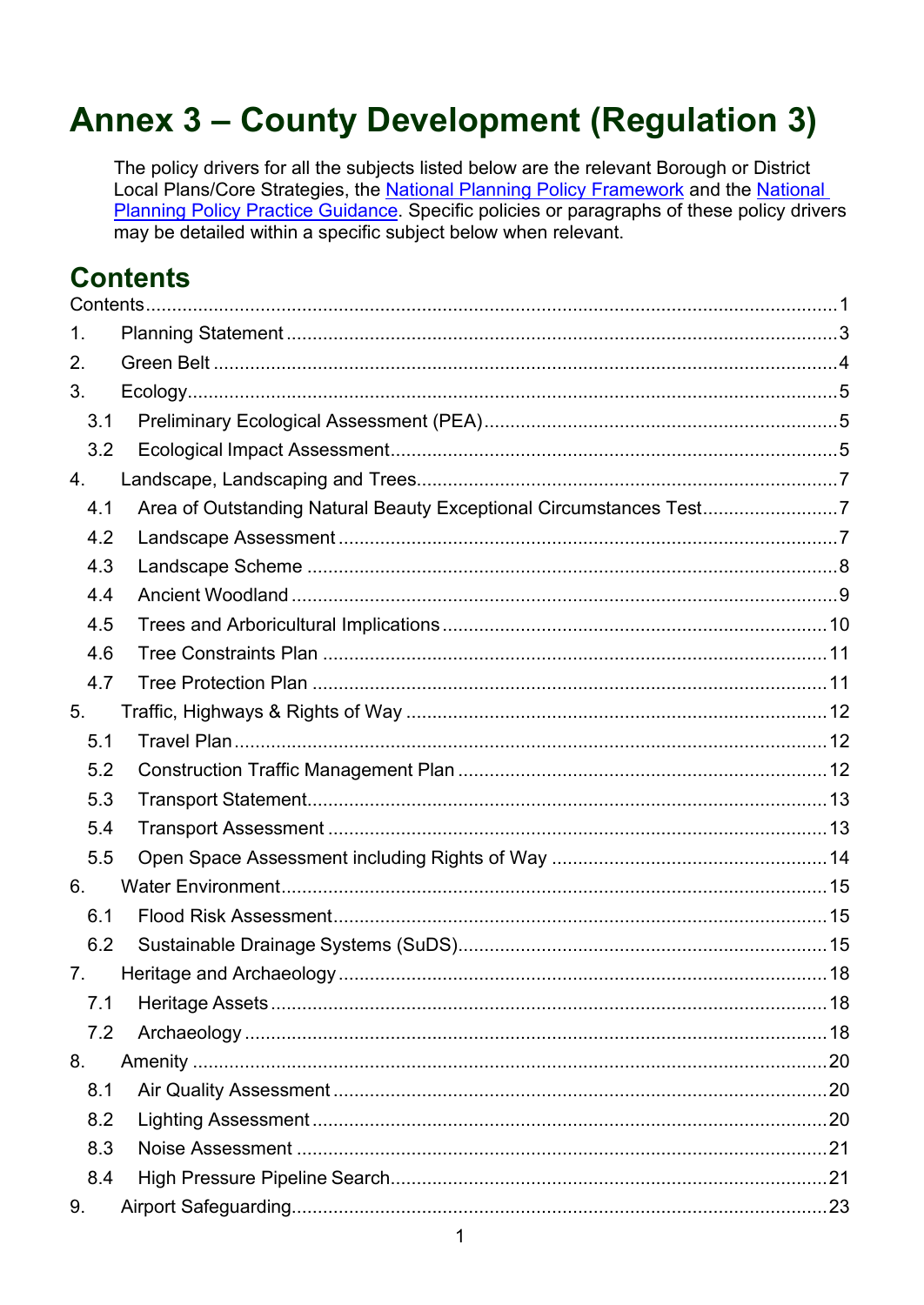| 10.  |  |                                                                                               |  |
|------|--|-----------------------------------------------------------------------------------------------|--|
| 10.1 |  |                                                                                               |  |
|      |  |                                                                                               |  |
|      |  |                                                                                               |  |
|      |  |                                                                                               |  |
|      |  |                                                                                               |  |
|      |  |                                                                                               |  |
|      |  |                                                                                               |  |
|      |  |                                                                                               |  |
| 14.1 |  |                                                                                               |  |
|      |  | Appendix 1: List of Planning Departments of Local Borough and District Councils in Surrey  29 |  |
|      |  |                                                                                               |  |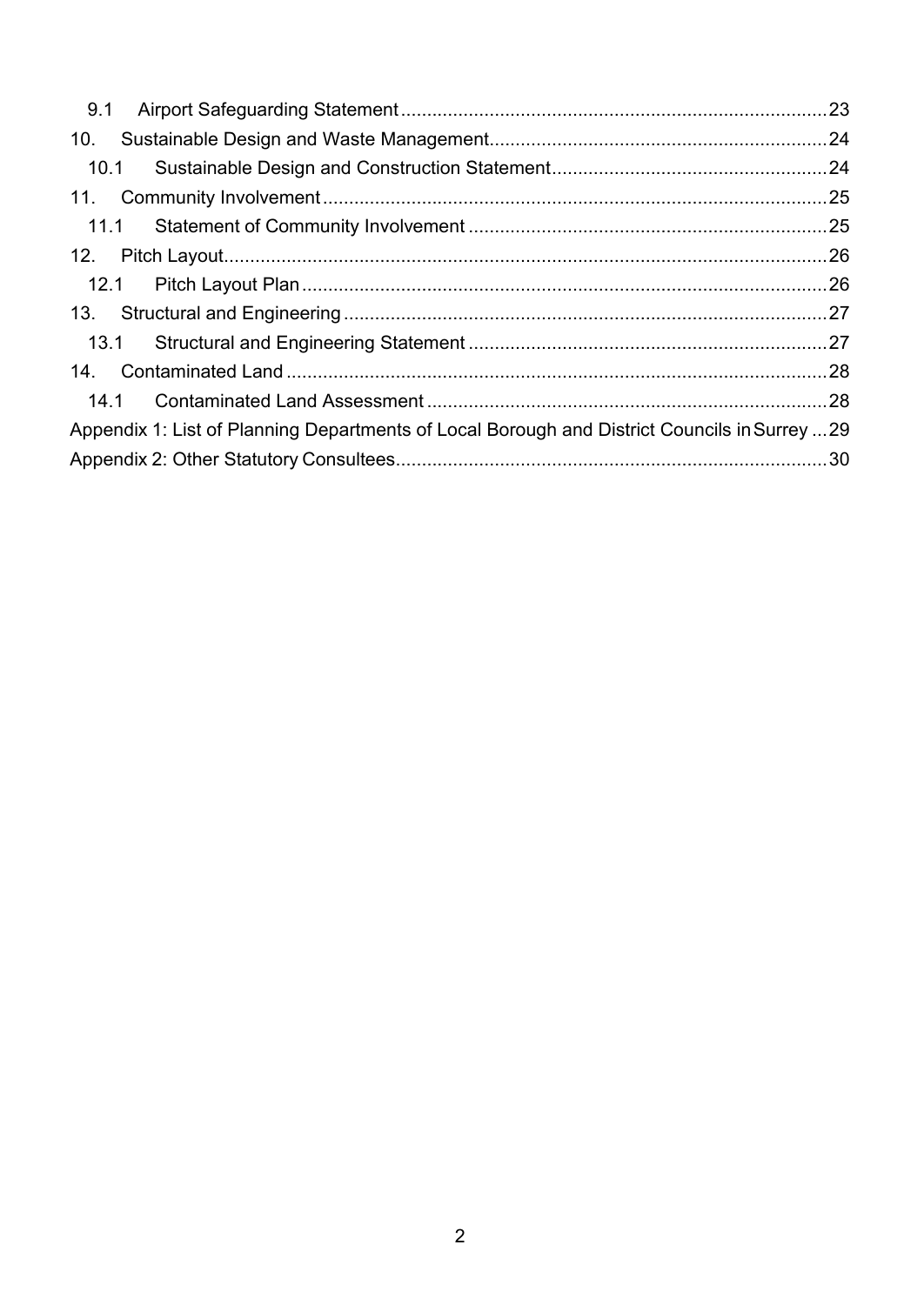# <span id="page-2-0"></span>**1.Planning Statement**

#### **Required for the following applications:**

All planning applications will require a Planning Statement. The more complex the scheme the greater the detail required.

#### **Policy and Guidance:**

• [Planning Practice Guidance: determining an application](https://www.gov.uk/guidance/determining-a-planning-application)

#### **What you must provide:**

The planning statement should set out the context and justification for the development including:

- A site description setting out the physical features of the site and its surroundings;
- A description of any use, planning designations or physical constraints i.e. nearby housing;
- A demonstration of the need for the proposed development;
- Fully describe the scope of the development and all the various activities and phases that comprise the proposed development;
- Detail existing and proposed staff and pupil numbers (if a school development);
- Details of the site layout, buildings and colour and type of materials to be used;
- Details of boundary treatment;
- How the proposal conforms to European, National, and Development Plan policy;
- Information on the geology and topography of the site
- Describe the topography of the site and the surrounding area
- Educational need argument (if relevant);
- Details of consultations with the County Planning Authority and wider community [to include parish councils, resident associations and action groups]/statutory consultees undertaken prior to submission and to demonstrate that regard has been taken to ensure that individuals and hard to reach groups are not discriminated against because they share certain protected characteristics as set out in the [Equality Act 2010.](https://www.surreycc.gov.uk/council-and-democracy/finance-and-performance/equality-and-diversity/the-equality-act-2010)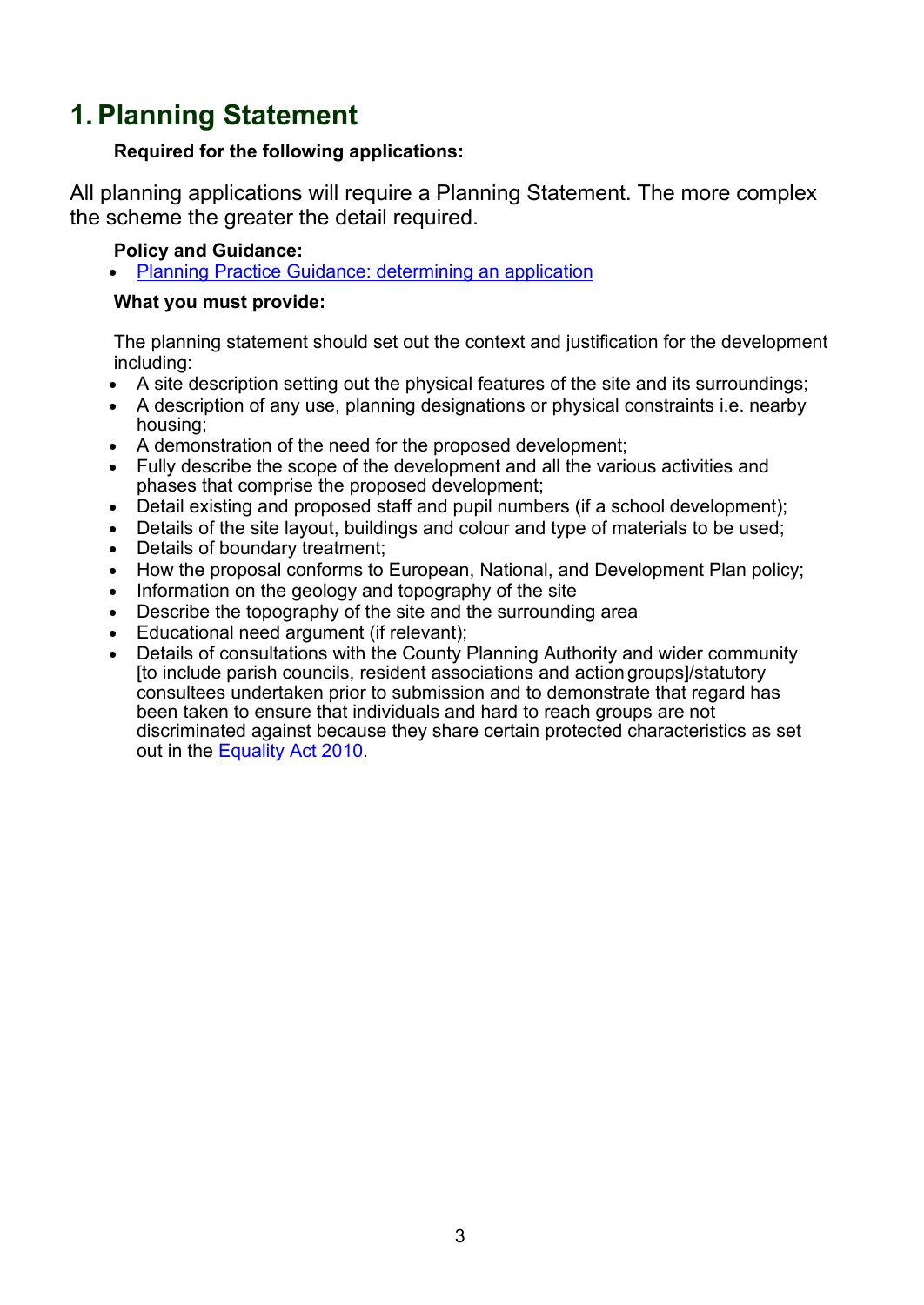# <span id="page-3-0"></span>**2. Green Belt Statement**

### **Required for the following applications:**

Where the application site lies within or partially within the Green Belt.

### **Policy and Guidance:**

- [National Planning Policy Framework: Protecting Green Belt Land](https://assets.publishing.service.gov.uk/government/uploads/system/uploads/attachment_data/file/810197/NPPF_Feb_2019_revised.pdf)
- The County Planning [Authority's Alternative Site Assessment](https://www.surreycc.gov.uk/__data/assets/pdf_file/0008/71747/AlternativeSiteAssessmentNote.pdf) advice note

#### **What you must provide:**

If site located in the Green Belt and the proposal would be 'inappropriate development' therefore very special circumstances would need to be put forward to justify the inappropriate development. These may include:

- The need for the development. This should cover existing demand, projected future demand, the catchment area, describe other sites within the District/Borough and where necessary adjoining District/Boroughs.
- Alternative site selection stating why the proposal must be located here and not in the urban area
- How the proposal has been designed and positioned to limit the impact on openness.

If proposal considered to be 'appropriate development', justification as to how this conclusion has been reached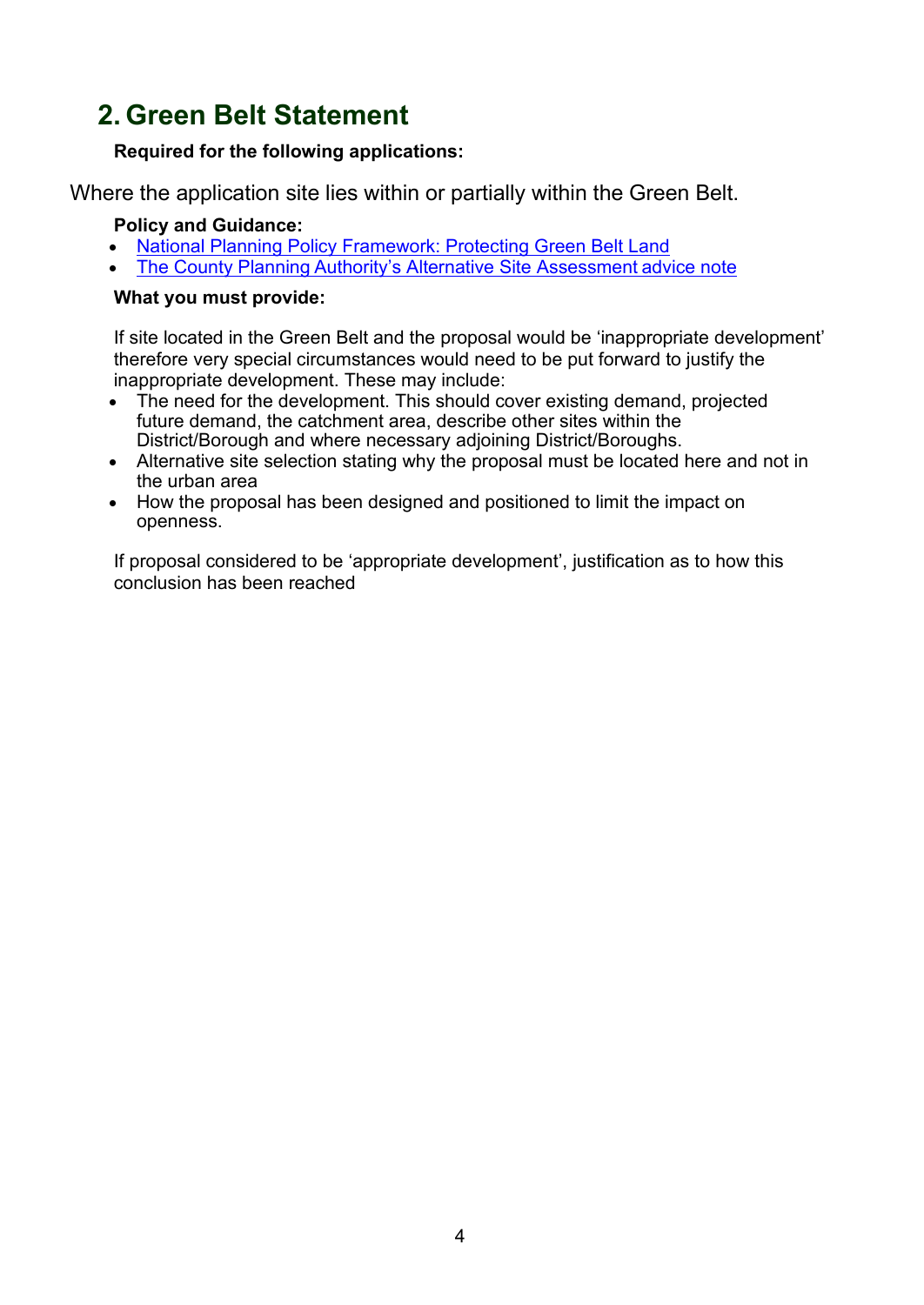# <span id="page-4-0"></span>**3. Ecology**

# <span id="page-4-1"></span>**3.1 Preliminary Ecological Assessment (PEA)**

# **Required for the following applications:**

Where the development is:

- likely to affect a designated site;
- in a Site of Special Scientific Interest (SSSI) Impact Risk Zone;
- 0.4 hectare or larger:
- within 100m of, or is likely to, affect a Priority Habitat or Species.

## **Policy and Guidance:**

- [Conservation of Habitats and Species Regulations 2010](http://www.legislation.gov.uk/uksi/2010/490/contents/made)
- [Surrey Biodiversity Information Centre](http://www.surreywildlifetrust.org/sbic)
- [Surrey Wildlife Trust](http://www.surreywildlifetrust.org/)
- [Chartered Institute of Ecology and Environmental Management](http://www.cieem.net/)
- Natural England [Standing advice for protected species](http://www.naturalengland.org.uk/ourwork/planningdevelopment/spatialplanning/standingadvice/default.aspx)
- Natural England [SSSI Impact Risk Zones \(PDF\)](https://magic.defra.gov.uk/Metadata_for_magic/SSSI%20IRZ%20User%20Guidance%20MAGIC.pdf)
- [MAGIC website](http://www.magic.gov.uk/)
- [Office of the Deputy Prime Minister \(ODPM\) Circular 06/2005 "Biodiversity and](https://www.gov.uk/government/publications/biodiversity-and-geological-conservation-circular-06-2005)  Geological Conservation – [statutory obligations and their impact within the](https://www.gov.uk/government/publications/biodiversity-and-geological-conservation-circular-06-2005)  [planning system" and the Good Practice Guide](https://www.gov.uk/government/publications/biodiversity-and-geological-conservation-circular-06-2005)
- BS 42020 Biodiversity Code of practice for planning and development
- [Planning Practice Guidance: Natural Environment](https://www.gov.uk/guidance/natural-environment)
- [Wildlife and Countryside Act 1981](http://www.legislation.gov.uk/ukpga/1981/69)
- [Conservation of Habitats and Species Regulations 2010](http://www.legislation.gov.uk/uksi/2010/490/contents/made)
- National Planning Policy Framework: Conserving and enhancing the natural [environment \(PDF\)](https://assets.publishing.service.gov.uk/government/uploads/system/uploads/attachment_data/file/810197/NPPF_Feb_2019_revised.pdf)

## **What you must provide:**

The PEA provides up-to-date information on habitats on the application site and links to other habitats, species present (or likely to be present), likely impacts,mitigation and enhancement opportunities. A PEA should also provide an assessment and demonstration of biodiversity net gain, on or offsite. For all but the most minor applications, the PEA should include the results of a search from the Surrey Biodiversity Information Centre. If the PEA has recommendations that further surveys should be carried out, the results of these must be included with the submission documents.

It is expected that surveys, data collection and analysis follow the guidance in BS 42020.

# <span id="page-4-2"></span>**3.2 Ecological Impact Assessment**

# **Required for the following applications:**

Where the development would:

- Affect natural or semi- natural habitats.
- Require a protected species survey.
- For the demolition or works in the roof space of buildings which may be used by bats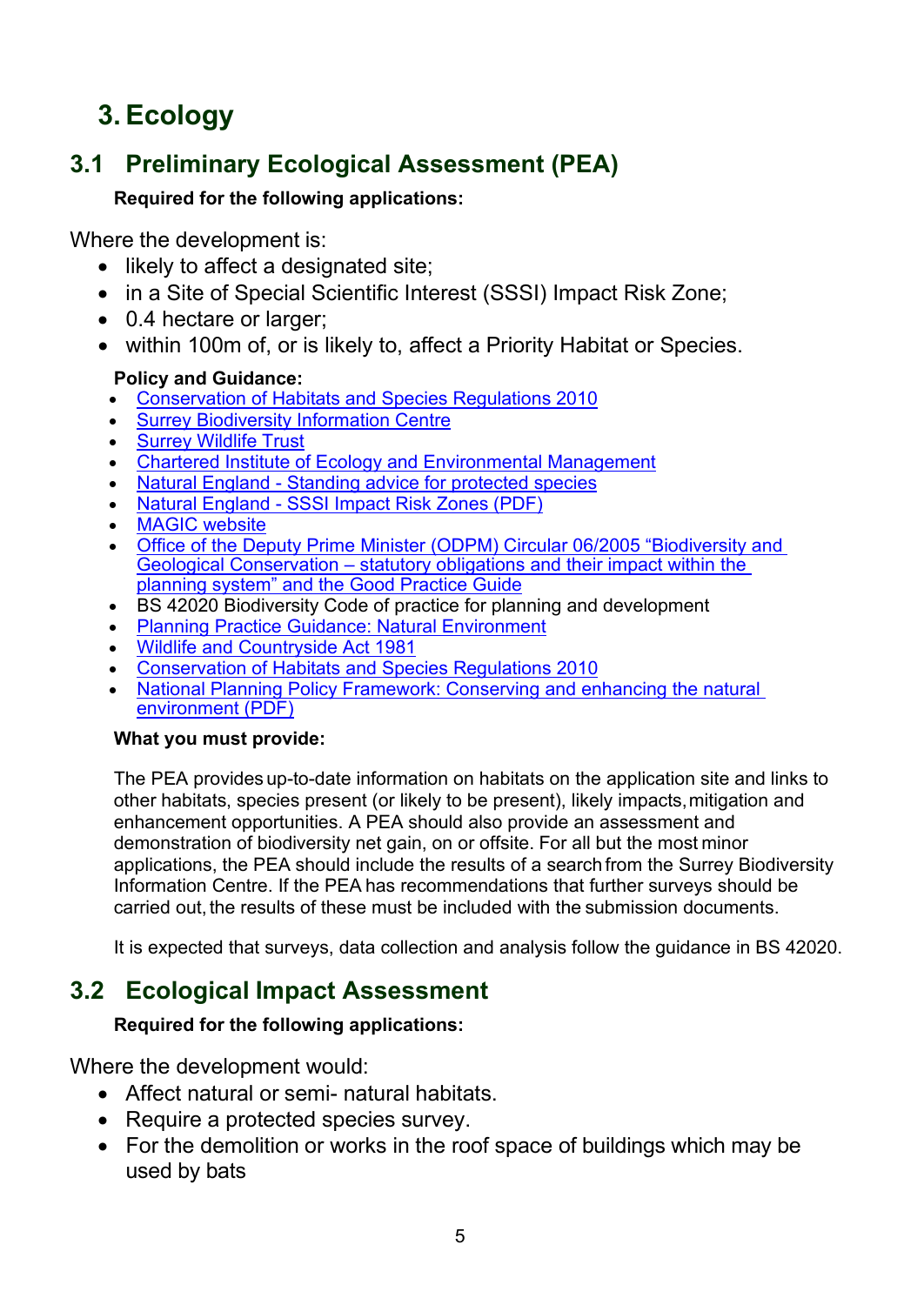#### **Policy and Guidance:**

Same as PEA, above

#### **What you must provide:**

Where the PEA identifies the need for habitat and species surveys, these need to be carried out and assessed in an Ecological Impact Assessment (EcIA) to establish their presence/absence, the population levels, likely impacts and scheme of mitigation and compensation. The EcIA should follow the CIEEM Guidelines for Ecological Impact Assessment. Measures for mitigation, compensation and net gain should be set out in a Biodiversity Mitigation Plan in a way that enables them to be covered by condition.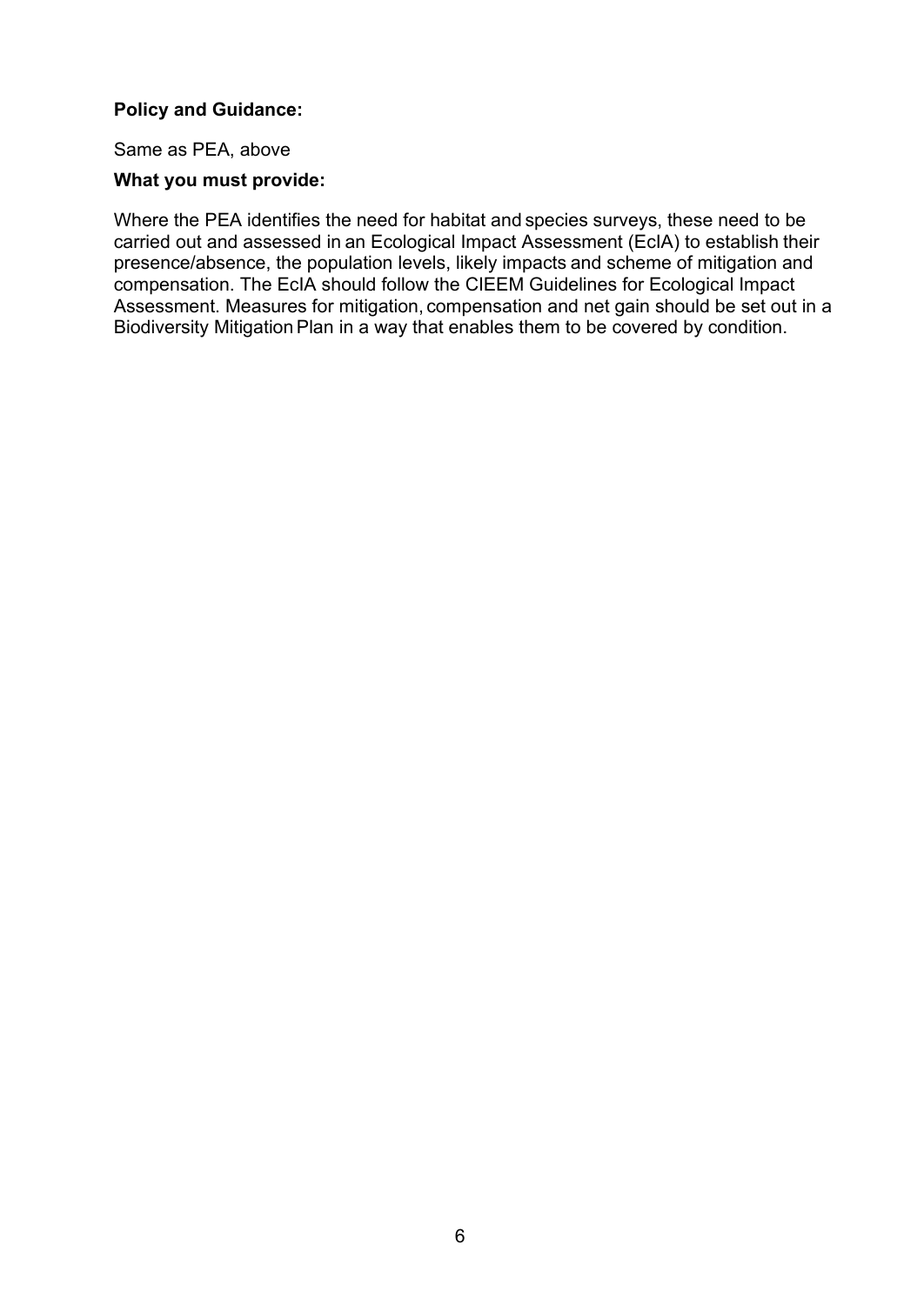# <span id="page-6-0"></span>**4. Landscape, Landscaping and Trees**

# <span id="page-6-1"></span>**4.1 Area of Outstanding Natural Beauty Exceptional Circumstances Test**

## **Required for the following applications:**

For major development within an Area of Outstanding Natural Beauty (AONB). Note: There is no definition of major for development in the AONB – it is a matter for the decision maker to determine whether a proposed development in the AONB context is major development.

### **Policy and Guidance:**

- [National Planning Policy Framework: Conserving and enhancing the natural](https://assets.publishing.service.gov.uk/government/uploads/system/uploads/attachment_data/file/810197/NPPF_Feb_2019_revised.pdf)  [environment \(PDF\)](https://assets.publishing.service.gov.uk/government/uploads/system/uploads/attachment_data/file/810197/NPPF_Feb_2019_revised.pdf)
- [Surrey Hills AONB Management Plan](http://www.surreyhills.org/board/management-plan-2014-2019/)
- [High Weald AONB Management Plan](http://www.highweald.org/high-weald-aonb-management-plan.html)
- [Surrey Landscape Character Assessment](https://www.surreycc.gov.uk/land-planning-and-development/countryside/strategies-action-plans-and-guidance/landscape-character-assessment)
- Landscape Character Areas for the AONBs on [Surrey Interactive Map](https://www.surreycc.gov.uk/land-planning-and-development/interactive-map)

### **What you must provide:**

An assessment of:

- The need for the development including in terms of any national considerations; and the impact of permitting it, or refusing it, upon the local economy.
- The cost of, and scope for, developing elsewhere outside the designated area, or meeting the need for it in some other way.
- Any detrimental effect on the environment, the landscape and recreational opportunities, and the extent to whichthat can be moderated.
- The impact of the proposal on the setting of the AONB

# <span id="page-6-2"></span>**4.2 Landscape Assessment**

## **Required for the following applications:**

Planning applications that require an EIA [Environmental Impact Assessment as required under the Environmental Impact Assessment (England) Regulations 2017].

Planning Applications that are within or visible from the High Weald AONB or Surrey Hills AONB

All planning applications for development which could have an effect on an existing landscape scheme.

## **Policy and Guidance:**

- [The Landscape Institute](https://www.landscapeinstitute.org/) including relevant published Technical Guidance and Technical Advice
- Guidelines for Landscape and Visual Impact Assessment (Third Edition)
- Landscape Character Assessment Guidance for England and Scotland and topic papers on [Natural England](http://www.naturalengland.org.uk/) website
- [Surrey Landscape Character Assessment](https://www.surreycc.gov.uk/land-planning-and-development/countryside/strategies-action-plans-and-guidance/landscape-character-assessment)
- Surrey Historic Landscape Character Assessment on **Surrey Interactive Map**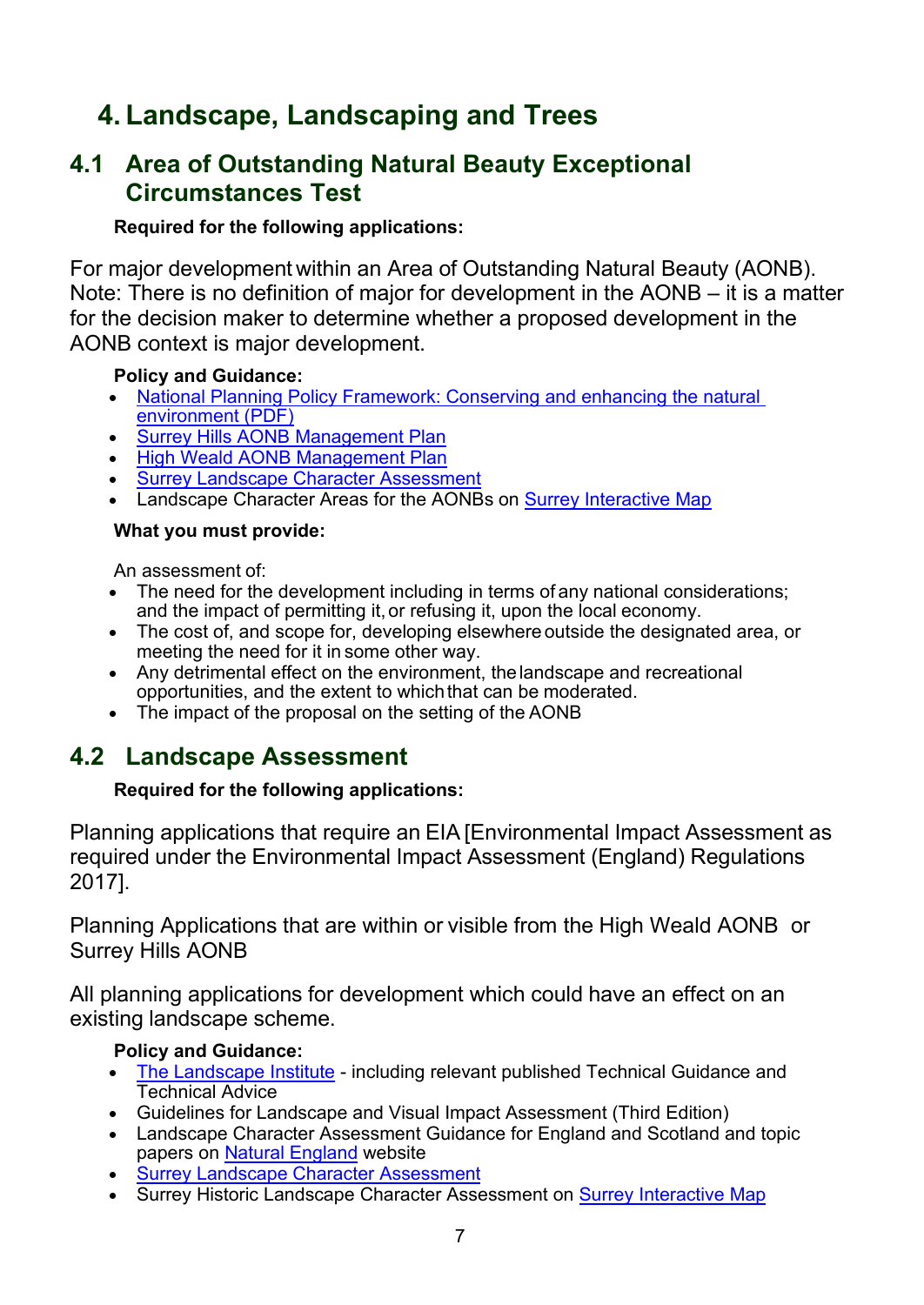- [High Weald AONB Management Plan](http://www.highweald.org/high-weald-aonb-management-plan.html)
- [Surrey Hills AONB Management Plan](http://www.surreyhills.org/board/management-plan-2014-2019/)
- [National Planning Practice Guidance for Natural Environment: landscape](https://www.gov.uk/guidance/natural-environment#landscape)  [assessment](https://www.gov.uk/guidance/natural-environment#landscape)
- BS5837:2012 Trees in Relation to Construction Recommendations
- BS5845:2014 Trees: from nursery to independence in the landscape Recommendations
- Advice can be sought from the County Landscape Architect.

#### **What you must provide:**

Assessments should be informed by County, District and Borough landscape and townscape character assessments, Conservation Area Assessments, landscape or nature conservation designations, AONB management plans, Listed Buildings, Historic Parks and Gardens, Scheduled Monuments or other heritage assets, and existing landscape features.

Photographs, visualisations and photomontages to be provided as appropriate.

The assessment should help determine whether further details or mitigation measures in the form of a landscape scheme or other compensation will be required (potentially see below).

Landscape and visual impact assessments must consider the impact from a range of heights, ridges, hillsides and valleys including plans which show the surrounding contours and topography with a discussion on the impacts.

# <span id="page-7-0"></span>**4.3 Landscape Scheme**

### **Required for the following applications:**

All applications where landscape mitigation, compensation, or restoration is required.

### **Policy and Guidance:**

- [Surrey Landscape Character Assessment](https://www.surreycc.gov.uk/land-planning-and-development/countryside/strategies-action-plans-and-guidance/landscape-character-assessment)
- Advice can be sought from the County Landscape Architect
- BS 5845:2014 Trees: from nursery to independence in the landscape Recommendations
- Current Government biosecurity guidance and regulations. See DEFRA/APHA/Forestry Commission websites

#### **What you must provide:**

A landscape scheme should show how the proposal reflects the landscape assessment, and/or is informed by, the existing features and landscape character both within, and in the vicinity of, the site. A scheme should be based on evidence including soil and ecological surveys and include written and schematic plans, providing details of hard and soft landscaping, existing vegetation to be retained, and arrangements for future maintenance and long term management.

A landscape management plan should consist of a plan showing management compartments for each landscape type or feature, and a report with descriptions of each landscape type of feature, management objectives, prescriptions and annual operations, a matrix indicating timing of annual operations, and responsibilities and timescales for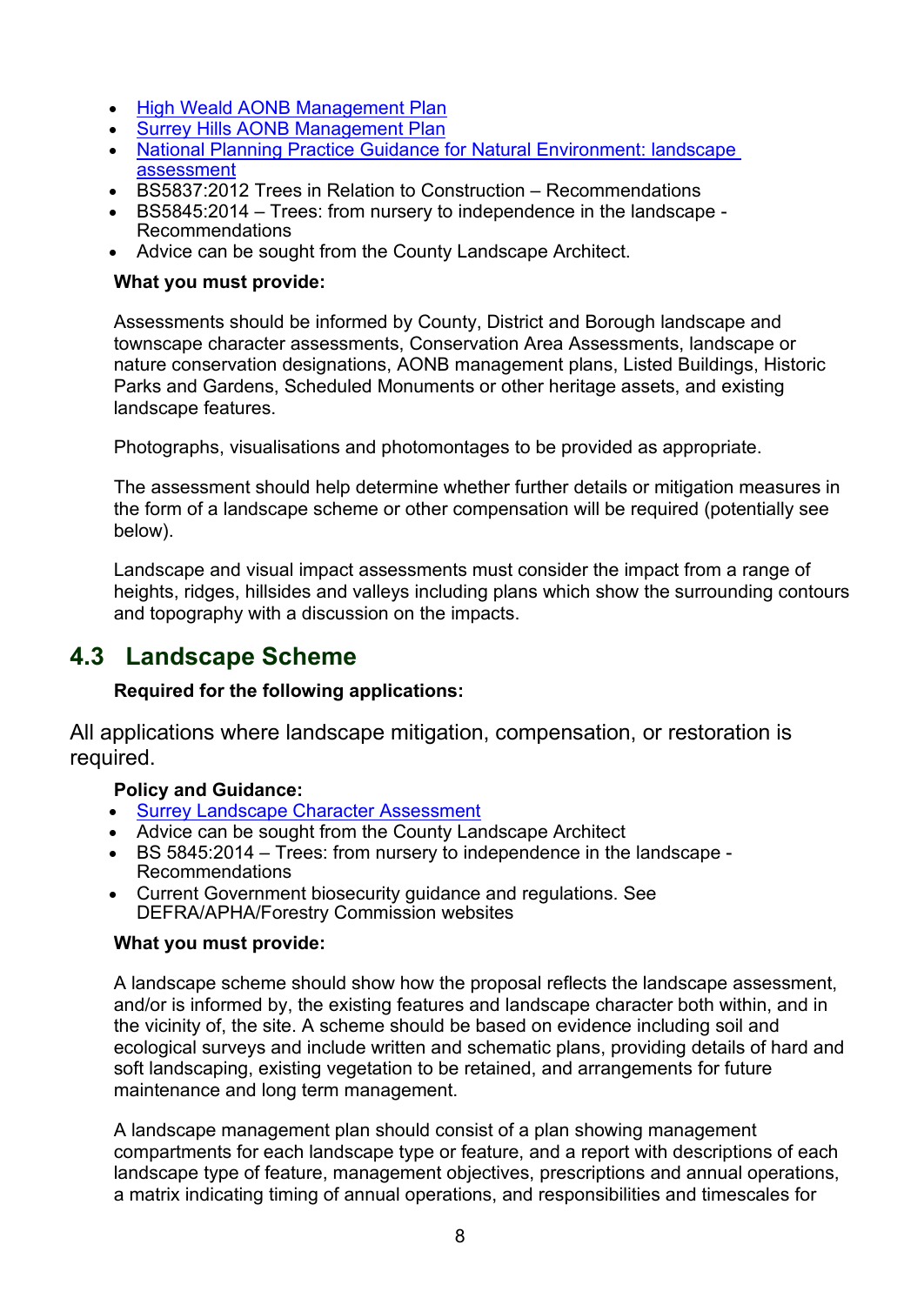implementation, monitoring and review. For larger and more complex applications a Landscape and Ecology Management Plan (LEMP) may be required for nature conservation based restoration schemes and usually for a 25 year period (5 years aftercare plus 20 years management).

Where relevant it should include landscape/habitat restoration and enhancement and new landscape features to compensate for those lost to development.

Where new planting is proposed [this should be native species of local provenance and that species such as Ash and Elm should be avoided where possible] the application should provide as a minimum, a schedule of plants, noting species, plant or stock size, and proposed spacing, numbers or planting densities, notes on cultivation, and timing of planting. Other information that should be provided may include:

- Proposed finished ground levels or contours; sections.
- A soil management strategy where significant earthworks are required.
- Means of enclosure; fences and boundary treatments.
- Protection measures for existing and new planting.
- Tree pit size, protection, staking/guying.
- Extent and provision of all construction operations, including site compounds, temporary haul roads or access points; and Construction Method Statement
- Access and Car parking layouts.
- Services.
- Implementation timetables.
- Biosecurity including the sourcing of new trees and shrub stock.

Where new trees are proposed, to ensure planted treesbecome successfully established, applicants will be required to organise and outline suitable post planting maintenance arrangements that includes regular scheduled watering. In determining the maintenance details required and submitted, reference willbe made to BS8545: 2014 "*Trees: from nursery to independencein the landscape. Recommendations*" annexes G1 andG2.

# <span id="page-8-0"></span>**4.4 Ancient Woodland**

### **Required for the following applications:**

Where development is to take place in an ancient woodland or within 500m of the boundary of an ancient woodland as shown on the Surrey Inventory of Ancient Woodland.

**Note** this also applies to **'aged' or 'veteran' trees** on site or within 100m

### **Policy and Guidance:**

- National Planning Policy Framework: Conserving and enhancing the natural [environment \(PDF\)](https://assets.publishing.service.gov.uk/government/uploads/system/uploads/attachment_data/file/810197/NPPF_Feb_2019_revised.pdf)
- [Natural England and Forestry Commission Standing Advice on Ancient Woodland](https://www.gov.uk/guidance/ancient-woodland-and-veteran-trees-protection-surveys-licences)  [and veteran trees](https://www.gov.uk/guidance/ancient-woodland-and-veteran-trees-protection-surveys-licences)
- [Surrey Ancient Woodland Inventory](https://www.surreycc.gov.uk/land-planning-and-development/countryside/woodlands/surveys)
- **[Surrey Interactive Map](https://www.surreycc.gov.uk/land-planning-and-development/interactive-map)**
- **[Surrey Biodiversity Information Centre](http://www.surreywildlifetrust.org/SBIC)**
- [Surrey historic and landscape character assessments & Historic Environment](https://www.surreycc.gov.uk/land-planning-and-development/historical-planning/historic-environment-record)  [Record](https://www.surreycc.gov.uk/land-planning-and-development/historical-planning/historic-environment-record)
- **[The Forestry Commission](https://www.gov.uk/guidance/planning-applications-affecting-trees-and-woodland)**
- **[Natural England](https://www.gov.uk/government/organisations/natural-england)**
- [Woodland Trust](https://www.woodlandtrust.org.uk/)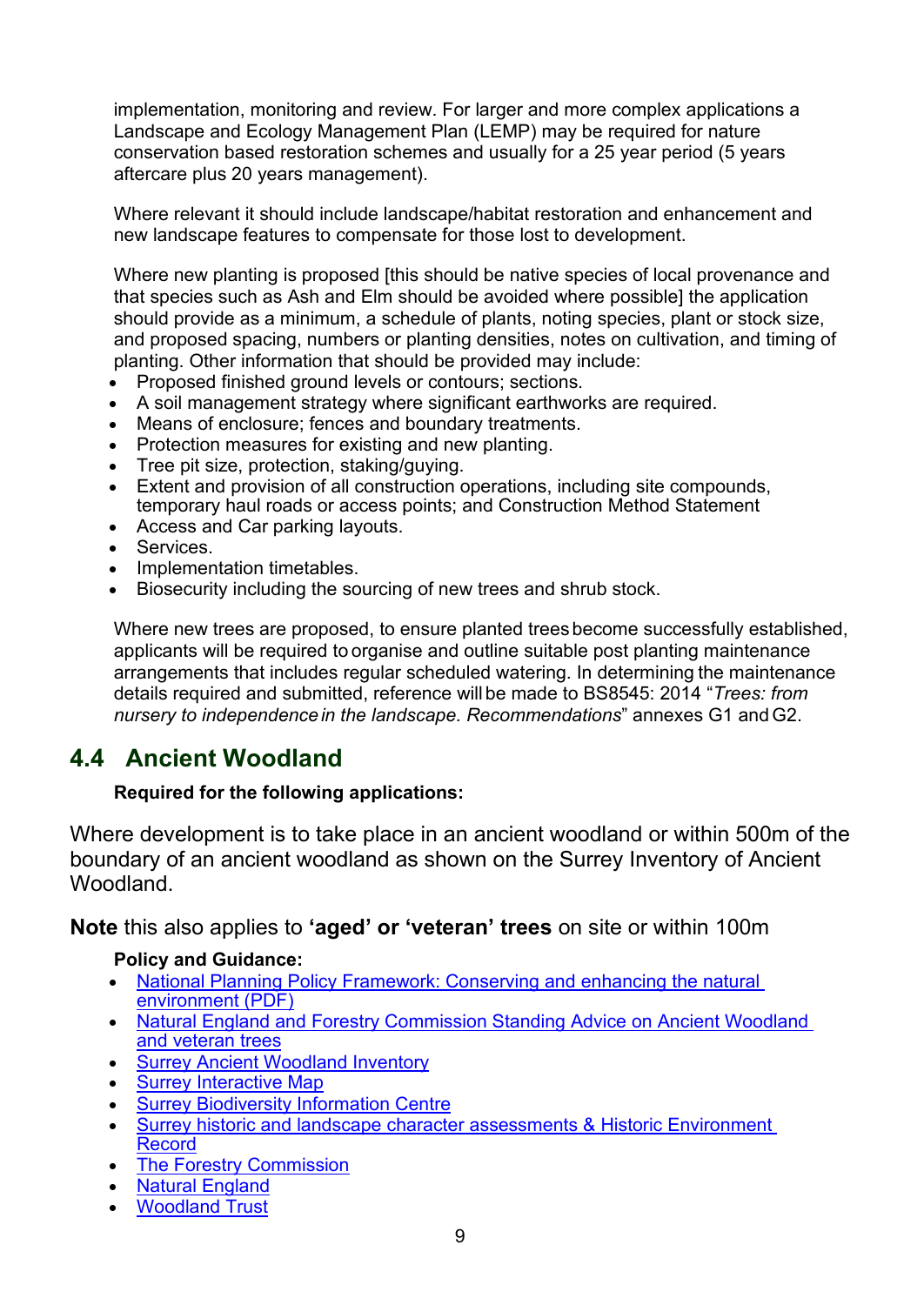### • [Veteran Trees: A Guide to Good Management](http://publications.naturalengland.org.uk/publication/75035)

#### **What you must provide:**

An impact assessment to be provided. To consist of an appraisal of the biodiversity and historic features of the ancient woodland or veteran tree(s) and an assessment of how they are affected by the development. This assessment should include ecological and historic surveys.

Ecological surveys should follow [terrestrial habitats guidance](http://www.cieem.net/habitats-terrestrial) approved by the Chartered Institute of Ecology and Environmental Management (CIEEM).

The assessment will need to cover direct impacts on the habitat(s), species and archaeological features, as well as secondary impacts resulting from changes in air, soil and water quality, disturbance or fragmentation.

The assessment should state the controls and mitigation, including a 250m buffer zone between the development and the edge of the ancient woodland and veteran trees that will be applied to avoid adverse effects. Tree surveys should be in accordance with guidance in British Standard BS:5837 2012 'Trees in relation to demolition, design and development'.

# <span id="page-9-0"></span>**4.5 Trees and Arboricultural Implications**

### **Required for the following applications:**

All development proposals where there are trees, woodland or hedgerows (protected by a tree preservation order or not) either on, or adjacent to, the application site and which could be influenced or be affected by the development.

The full sequence of events might not be applicable in all instances.

### **Policy and Guidance:**

- Where relevant, the [Hedgerows Regulations 1997](http://www.naturalengland.org.uk/ourwork/regulation/hedgeregs/default.aspx)
- A tree survey should be carried out by a suitably qualified and experienced Arboriculturist to British Standard BS:5837: 2012 'Trees in Relation to Construction – Recommendations'. Each surveyed tree will be categorised according to the cascade chart for tree quality assessment, Table 1 of the standard.
- [National Planning Policy Guidance: Tree Preservation Orders](https://www.gov.uk/guidance/tree-preservation-orders-and-trees-in-conservation-areas)
- BS5837:2012 Trees in relation to design, demolition and construction. Recommendations.
- BS3998:2010 Tree work: Recommendations
- BS8545:2014 Trees: from nursery to independence in the landscape. Recommendations.
- [Mayor of London Toolkit of measures to improve air quality at schools \(PDF\)](https://www.london.gov.uk/sites/default/files/school_aq_audits_-_toolkit_of_measures_dr_v3.3.pdf)
- [Arboricultural Association's directory of registered consultants](http://www.trees.org.uk/)
- [Air pollutant Abatement performances of Green Infrastructure in Open](https://www.sciencedirect.com/science/article/pii/S1352231017303151) Road and [Built-up Street Canyon Environments –](https://www.sciencedirect.com/science/article/pii/S1352231017303151) A Review

#### **What you must provide:**

An Arboriculture Impact Assessment that evaluates the direct and indirect effects of the proposal including mitigation and compensatory measures where necessary to include a tree survey of trees on or adjacent to the site. The assessment will take account of the effects of any tree loss required to implement the development and any potentially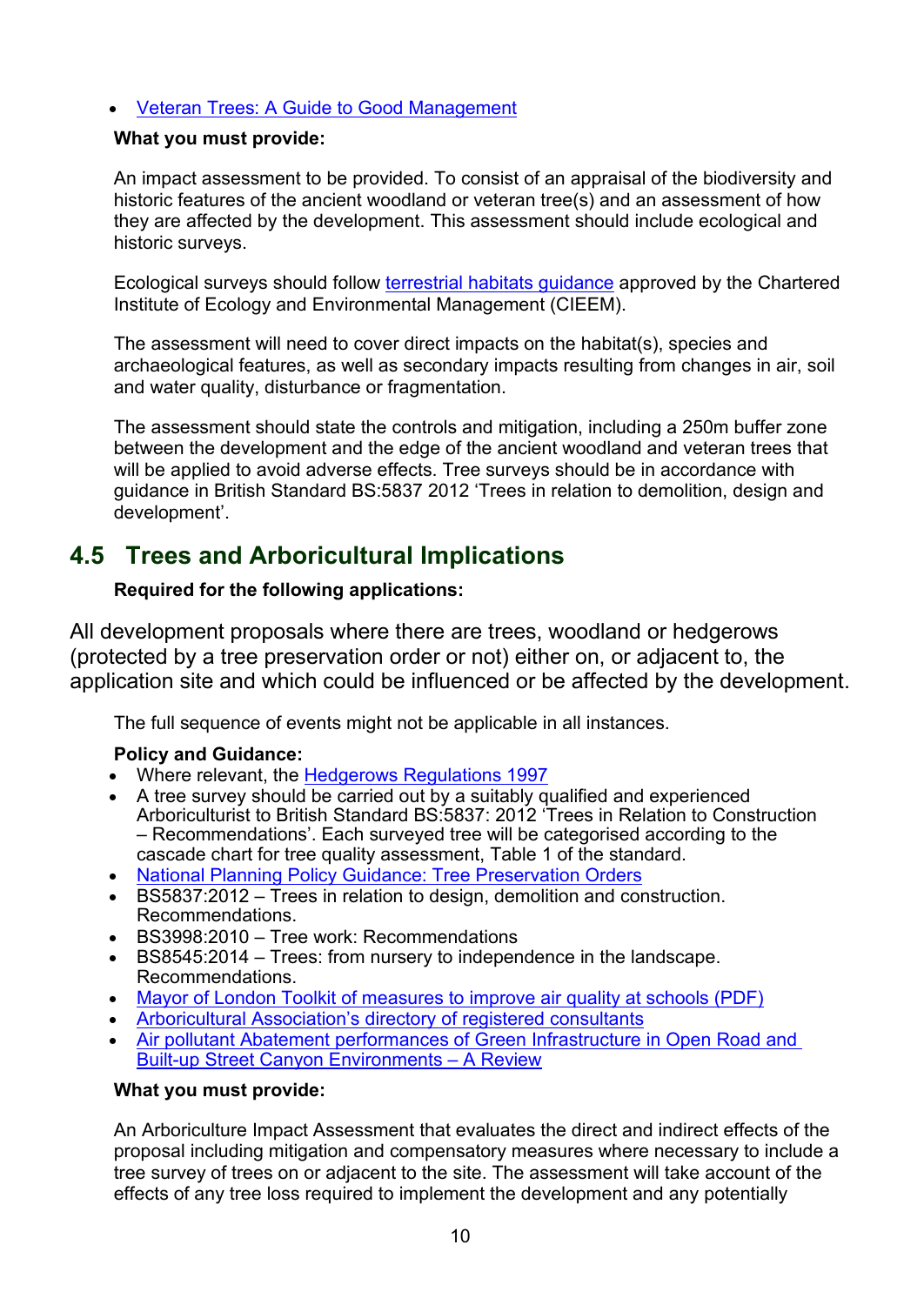damaging activities proposed in the vicinity of retained trees.

Impact of the proposals access, working space and provision for the storage of materials should also be taken into account.

# <span id="page-10-0"></span>**4.6 Tree Constraints Plan**

### **Required for the following applications:**

Where there are trees or hedgerows either on, or adjacent to, the application site and are potentially affected by the development.

### **What you must provide:**

A tree constraints plan should include:

- A plan showing all existing trees (and/or hedgerows where considered relevant by an Arboriculturalist) potentially affected by the development (or temporarily affected) including their crown spread, indicating those to be retained and those to be felled.
- Information on which trees are to be retained and felled including details of their height, trunk diameter, species, age, life expectancy, proposed root protection zone and an assessment of the condition and amenity value.
- Illustrate the calculated and/or adjusted Root Protection Areas (RPA's) for each tree.
- Measures for protecting retained trees during site works.
- Where necessary indicate other trees or landscape features on land adjacent to the development site which might be affected by the development or might serve as screening.
- Evaluation of impact of proposed tree losses and compensatory planting required including number, species, age/girth, recommended locations and maintenance schedule.
- Trees protected by a tree preservation order should be identified and details provided.

# <span id="page-10-1"></span>**4.7 Tree Protection Plan**

### **Required for the following applications:**

When existing trees (and tree roots) will be impacted by the development.

## **What you must provide:**

A tree protection plan to illustrate all protective measures for existing trees and roots to include protective barrier fencing/ ground protection.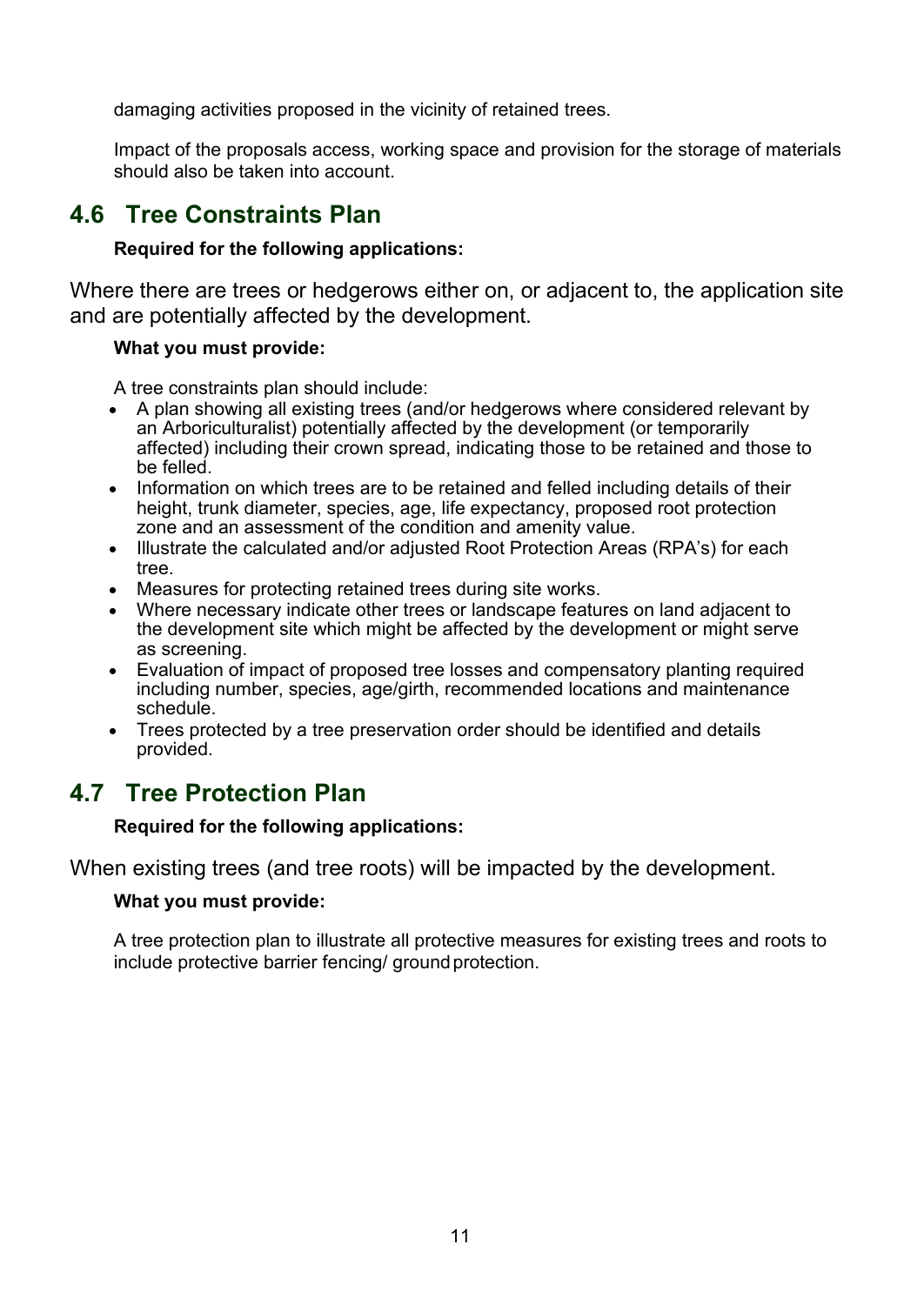# <span id="page-11-0"></span>**5. Traffic, Highways & Rights of Way**

# <span id="page-11-1"></span>**5.1 Travel Plan**

# **Required for the following applications:**

All school developments resulting in an increase in pupil and/or staff numbers, including temporary and bulge permissions.

## **Policy and Guidance:**

- [Surrey County Council "Travel Plan Good Practice Guide" 2010](https://www.surreycc.gov.uk/roads-and-transport/policies-plans-consultations/company-travel-plans/new-development)
- [National Planning Policy Guidance: Travel plans, transport assessment and](http://planningguidance.planningportal.gov.uk/blog/guidance/travel-plans-transport-assessments-and-statements-in-decision-taking/)  [statements in decision-taking](http://planningguidance.planningportal.gov.uk/blog/guidance/travel-plans-transport-assessments-and-statements-in-decision-taking/)
- [Surrey County Highway Authority](https://www.surreycc.gov.uk/land-planning-and-development/planning/transport-development)
- [National Planning Policy Framework: Promoting sustainable transport](https://assets.publishing.service.gov.uk/government/uploads/system/uploads/attachment_data/file/810197/NPPF_Feb_2019_revised.pdf) **and** [Achieving well-designed places \(PDF\)](https://assets.publishing.service.gov.uk/government/uploads/system/uploads/attachment_data/file/810197/NPPF_Feb_2019_revised.pdf)
- [Surrey Transport Plan](https://www.surreycc.gov.uk/roads-and-transport/policies-plans-consultations/transport-plan)
- [Surrey County Council's Transportation Development Control Good Practice](https://www.surreycc.gov.uk/land-planning-and-development/planning/transport-development/good-practice-guide)  **[Guide](https://www.surreycc.gov.uk/land-planning-and-development/planning/transport-development/good-practice-guide)**

## **What you must provide:**

A strategy for managing access to a school, reducing the impacts of car travel, encouraging greater use of public transport, cycling and walking, scooters and car sharing.

Sets out sustainable travel objectives and targets that the school must commit to achieving through various measures. Typically measures include sustainable site design and promotion of car sharing, public transport, walking and cycling.

Special Educational Needs Schools will usually not require the submission of a Travel Plan, however, information will be required in the Planning Statement on proposed pupil and staff numbers and expected movements to and from the School. Where high levels of staff are expected a specific Travel Plan may be required to encourage more sustainable modes of transport to manage movements.

# <span id="page-11-2"></span>**5.2 Construction Traffic Management Plan**

# **Required for the following applications:**

All developments except very minor proposals such as canopies, fences, change of use. If not being provided, your Planning Statement should make simple case as to why one is not being submitted to show that issues have actively been considered.

# **Policy and Guidance:**

- [Transport Development Planning](https://www.surreycc.gov.uk/land-planning-and-development/planning/transport-development)
- [National Planning Policy Framework: Promoting sustainable transport \(PDF\)](https://assets.publishing.service.gov.uk/government/uploads/system/uploads/attachment_data/file/810197/NPPF_Feb_2019_revised.pdf)
- [Surrey Transport Plan](https://www.surreycc.gov.uk/roads-and-transport/policies-plans-consultations/transport-plan)
- [Surrey County Council's Transportation Development Control Good Practice](https://www.surreycc.gov.uk/land-planning-and-development/planning/transport-development/good-practice-guide)  **[Guide](https://www.surreycc.gov.uk/land-planning-and-development/planning/transport-development/good-practice-guide)**

# **What you must provide:**

The plan should include details of: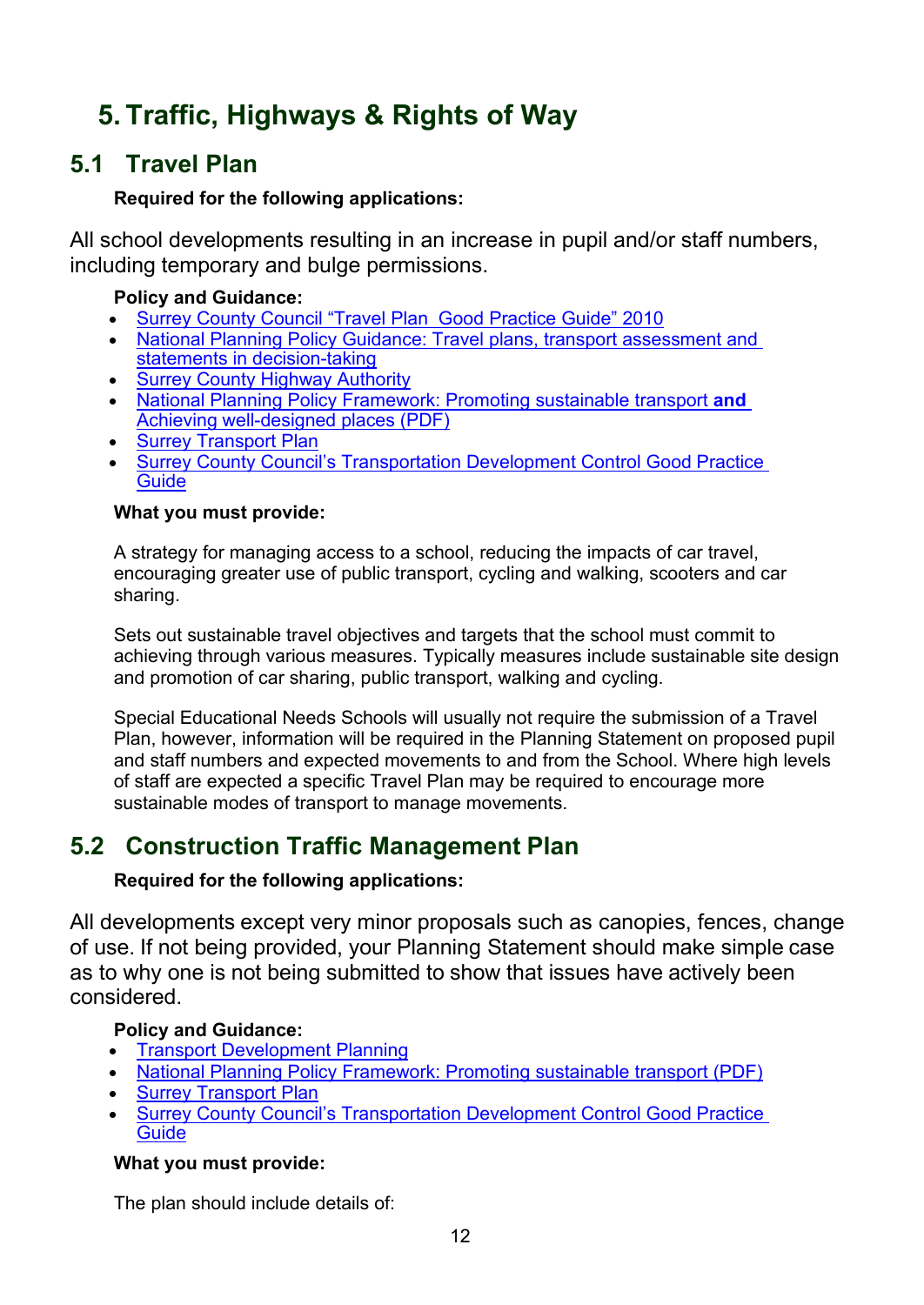- Parking for vehicles of site personnel, operatives and visitors.
- Loading and unloading of plant and materials.
- Storage of plant and materials.
- Programme of works including measures for traffic management, vehicle routing, hours of operation and design of delivery areas.
- Vehicle routing and hours of operation.
- Design of delivery areas.
- Specifications for vehicle turning within the site so that vehicles leave the site in forward gear.
- Measures for the suppression and control of dust during construction.

# <span id="page-12-0"></span>**5.3 Transport Statement**

### **Required for the following applications:**

Small scale developments and minor school expansions (not required for temporary / bulge applications unless advised otherwise by the County Planning Authority).

#### **Policy and Guidance:**

- [National Planning Policy Guidance: Travel plans, transport assessment and](http://planningguidance.planningportal.gov.uk/blog/guidance/travel-plans-transport-assessments-and-statements-in-decision-taking/)  [statements in decision-taking](http://planningguidance.planningportal.gov.uk/blog/guidance/travel-plans-transport-assessments-and-statements-in-decision-taking/)
- **[Surrey County Highway Authority](https://www.surreycc.gov.uk/land-planning-and-development/planning/transport-development)**

#### **What you must provide:**

Information on the existing or proposed access arrangements, including the width of the access shown on a plan giving visibility splays. If the access is to be altered details should be given of the proposed width of the altered access and the method of construction. Access into the site from several directions in order to increase accessibility and permeability should be investigated.

Details of existing modal split (car/cycle/walk/scooter) should be provided and how the trips would be would be spread during school dropping off/picking up periods.

Provision for parking for staff and visitors only, loading/unloading and manoeuvring of vehicle,particularly delivery vehicles and coaches, will be required.

Where a public right of way is affected by the proposed development, details should be provided:

Those which are known to have particularly difficult existing traffic and access conditions

Where cumulative effect of several temporary developments in quick succession.

# <span id="page-12-1"></span>**5.4 Transport Assessment**

### **Required for the following applications:**

For new schools, large school expansions and major developments.

### **Policy and Guidance:**

- **[Surrey County Highway Authority](https://www.surreycc.gov.uk/land-planning-and-development/planning/transport-development)**
- [Guidance on Transport Assessment \(PDF\)](https://www.gov.uk/government/uploads/system/uploads/attachment_data/file/263054/guidance-transport-assessment.pdf) Chapter 4 Preparing a transport assessment gives more detail on preparing a transport assessment, the framework and information and type of assessment required.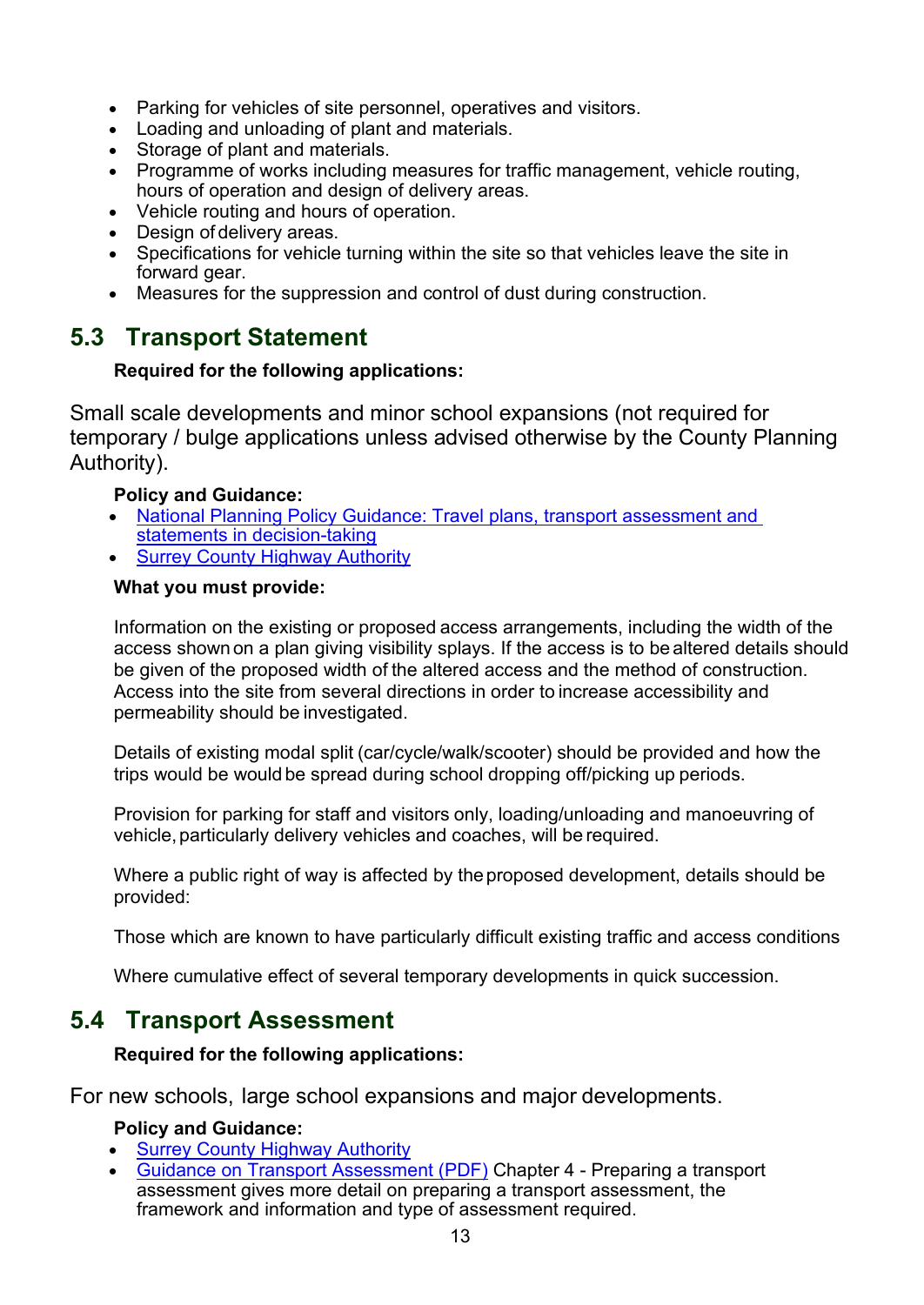- [Department for Transport Circular 02/13 "The Strategic Road Network and the](https://www.gov.uk/government/uploads/system/uploads/attachment_data/file/237412/dft-circular-strategic-road.pdf)  [Delivery of Sustainable Development" \(PDF\)](https://www.gov.uk/government/uploads/system/uploads/attachment_data/file/237412/dft-circular-strategic-road.pdf)
- National Planning Policy Guidance: Travel plans, transport assessment and [statements in decision-taking](http://planningguidance.planningportal.gov.uk/blog/guidance/travel-plans-transport-assessments-and-statements-in-decision-taking/)

#### **What you must provide:**

As for Transport Statement plus an illustration of accessibility to the site by all modes of transport, and the likely modal split of journeys to and from the site. Demonstrate existing/proposed catchment. Determine impact of proposal and any necessary works to accommodate increase in trips (e.g. junction improvements/footway widening/pedestrian crossings/parking restrictions). Illustrate any reduction in car trips due to siblings. Should also give details of proposed measures to improve access by public transport, walking and cycling, to reduce the need for parking associated with the proposal and to mitigate transport impacts. The level of parking provision proposed should be justified.

All submissions should include proposals to reduce the transportation impact of the development and adequate mitigation.

Where traffic is intended to be restricted to certain routes, the proposal must include details of how this is to be accomplished with certainty.

# <span id="page-13-0"></span>**5.5 Open Space Assessment including Rights of Way**

### **Required for the following applications:**

Any development proposals that would result in the loss of open space, or have implications for Public Rights of Way.

### **Policy and Guidance:**

- [Surrey County Council's Countryside Access Team](https://www.surreycc.gov.uk/environment-housing-and-planning/countryside)
- Rights of Way shown on [Surrey Interactive Map](http://www.surreycc.gov.uk/maps/surrey-interactive-map)
- [Rights of Way Improvement Plan \(ROWIP\)](https://www.surreycc.gov.uk/land-planning-and-development/countryside/footpaths-byways-and-bridleways/rights-of-way-improvement-plan)
- [National Planning Policy Guidance: Open space, sports and recreational facilities,](https://www.gov.uk/guidance/open-space-sports-and-recreation-facilities-public-rights-of-way-and-local-green-space)  [public rights of way and local green space](https://www.gov.uk/guidance/open-space-sports-and-recreation-facilities-public-rights-of-way-and-local-green-space)
- **[Surrey Rights of Way Improvement Plan](https://www.surreycc.gov.uk/land-planning-and-development/countryside/footpaths-byways-and-bridleways/rights-of-way-improvement-plan)**

### **What you must provide:**

An assessment of any open space or Public Rights of Way lost, directly or indirectly affected by a proposed development including any measures to replace or compensate for such impacts and identification of any opportunities to improve facilities for walkers, cyclists, horse riders. This includes any right of way which is outside a site boundary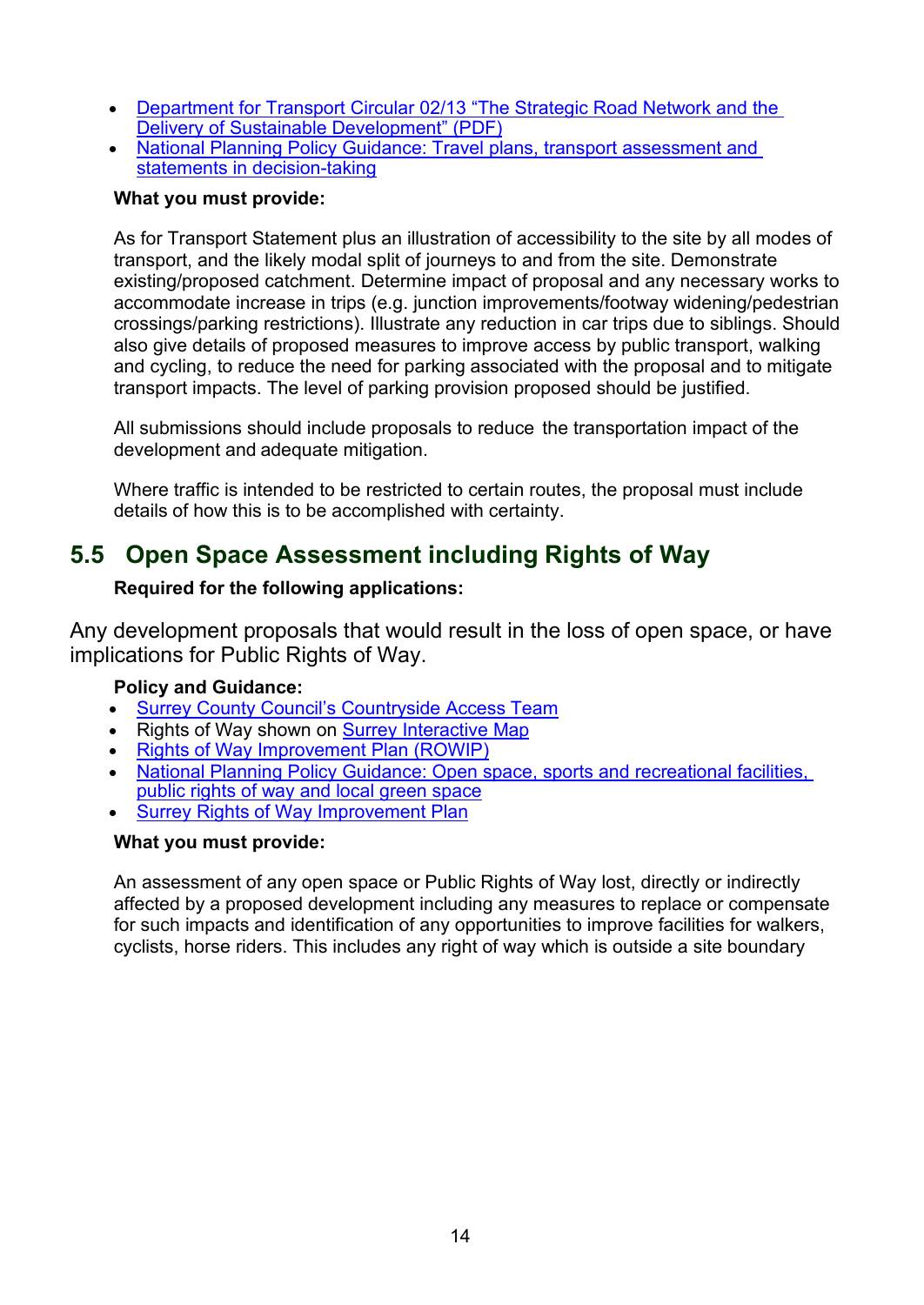# <span id="page-14-0"></span>**6. Water Environment**

# <span id="page-14-1"></span>**6.1 Flood Risk Assessment**

## **Required for the following applications:**

All development proposals located within Flood Zones 2 and/or 3.

Where the development is to be located within Flood Zone 1 and the site area is greater than 1 hectare in size and where the Environment Agency or Local Drainage Engineer has indicated that there may be a land drainage problem.

All proposals for new development (including minor development and changes of use) in an area within Flood Zone 1 which has critical drainage problems and/or where a Surface Water Management Plan or equivalent document is in place which indicates that the site may be subject to drainage problems; and/or where the proposed development or change of use to a more vulnerable class may be subject to other sources of flooding.

## **Policy and Guidance:**

- National Planning Policy Framework: Meeting the challenge of climate change, [flooding and coastal change \(PDF\)](https://assets.publishing.service.gov.uk/government/uploads/system/uploads/attachment_data/file/810197/NPPF_Feb_2019_revised.pdf)
- [Environment Agency Guidance "Flood risk assessment for planning applications"](https://www.gov.uk/guidance/flood-risk-assessment-for-planning-applications)
- [National Planning Policy Guidance: Flood Risk and Coastal Change](http://planningguidance.planningportal.gov.uk/blog/guidance/flood-risk-and-coastal-change/)
- District and Borough Strategic Flood Risk Assessments

## **What you must provide:**

Assessment to establish the impact of the proposed development on the floodplain and level of risk of all forms of flooding to and from the development demonstrating:

- Whether a proposed development is likely to be affected by current or future flooding from any source.
- Whether it will increase flood risk elsewhere.
- How these flood risks will be managed now and over the developments lifetime.
- Whether the measures proposed to deal with these effects and risks are appropriate.
- Consideration of climate change.
- Opportunities to reduce the probability and consequences of flooding.
- Evidence for the County Planning Authority to apply (if necessary) the Sequential Test.
- Mitigation measures and emergency evacuation procedures necessary.
- Whether the development will be safe and pass the Exception Test, if applicable.

The sequential and exception tests required for a site and for development within a site (i.e. siting vulnerable development outside the flood plain) can be found on the Environment Agency webpages "Guidance: flood risk assessment for planning applications"

# <span id="page-14-2"></span>**6.2 Sustainable Drainage Systems (SuDS)**

# **Required for the following applications:**

All major developments should incorporate sustainable drainage systems unless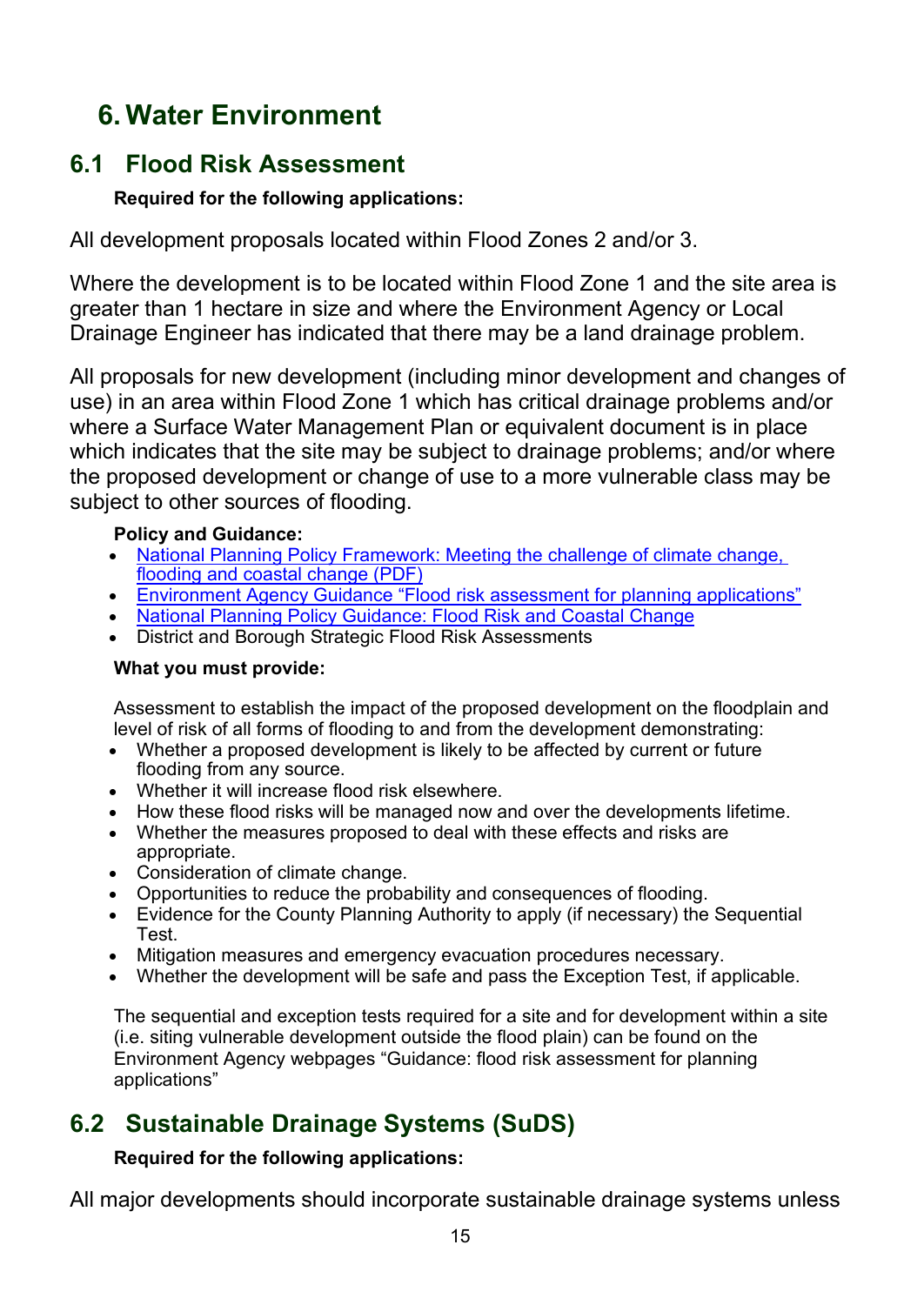there is clear evidence that this would be inappropriate. A surface water drainage assessment should be carried out to demonstrate that all developments makes use of SuDS and will not create an increased risk of flooding from surface water to the development site and the surrounding area. The SuDS pro-forma should be completed and returned to the CPA as part of the planning application. For minor applications a proportionate assessment of the surface water requirements should be undertaken and any opportunity for the inclusion of SuDS reviewed.

#### **Policy and Guidance:**

- [National Planning Policy Guidance: Reducing the causes and impacts of flooding](https://www.gov.uk/guidance/flood-risk-and-coastal-change#flood-risk-opportunities)
- [Written Ministerial Statement 2014](https://www.parliament.uk/business/publications/written-questions-answers-statements/written-statement/Commons/2014-12-18/HCWS161)
- Surrey Advice Note supporting the provision of a Surface Water Drainage **[Statement](https://www.surreycc.gov.uk/people-and-community/emergency-planning-and-community-safety/flooding-advice/more-about-flooding/suds-planning-advice)**
- Water. People. Places: A guide for master planning sustainable drainage into [developments \(PDF\)](https://www.midsussex.gov.uk/media/2909/water-people-places-a-guide-for-master-planning-sustainable-drainage-into-developments.pdf)
- [Sustainable drainage systems: non-](https://www.gov.uk/government/publications/sustainable-drainage-systems-non-statutory-technical-standards) statutory technical standards
- [LASOO Guidance on meeting the national standards \(PDF\)](https://www.susdrain.org/files/resources/other-guidance/lasoo_non_statutory_suds_technical_standards_guidance_2016_.pdf)
- [The Lead Local Flood Authority](https://www.surreycc.gov.uk/people-and-community/emergency-planning-and-community-safety/flooding-advice/more-about-flooding/the-flood-and-water-management-act)
- [Watercourse Consent from Surrey County Council](https://www.surreycc.gov.uk/people-and-community/emergency-planning-and-community-safety/flooding-advice/more-about-flooding/ordinary-watercourse-consents)

#### **What you must provide:**

An assessment (taking into account different factors including the layout of the site, the topography and geology) demonstrating how any surface water generated from the development will be controlled as near to its source as possible. A drainage strategy (including FRA where applicable, proposed drainage layout and calculations) shall be submitted to demonstrate that the development does not flood or increase flooding downstream.

Sustainable drainage for the site shall be proposed in accordance with SUDs surface water management hierarchy of prevention, reduction, source control, site control and regional control (the accepted hierarchy of surface water discharge options is infiltration, then attenuation and discharge to: watercourse, surface water sewer, other sewer).

Evidence shall be provided to demonstrate that the most sustainable strategy is proposed taking into account flood risk, site layout, topography, geology, etc.). Any assessment should be accompanied by the **Surrey County Council Surface Water Drainage Summary** [Proforma.](https://www.surreycc.gov.uk/people-and-community/emergency-planning-and-community-safety/flooding-advice/more-about-flooding/suds-planning-advice)

Where the intention is to incorporate infiltration SUDS, their feasibility shall be demonstrated through approved intrusive geotechnical surveys to establish infiltration rates, ground water levels and ground contamination.

Should actual infiltration rates (via intrusive tests) not be readily available (reason to be stated in drainage strategy), desktop study demonstrating evidence of likely ground conditions (from British Geological Survey or other sources) of the site could be used. In such instance, an alternative strategy shall also be submitted to demonstrate how the site would drain if infiltration is not feasible. House or rubble soakaways are not acceptable.

Should it be proposed to dispose of surface water into a watercourse, surface water sewer, highway drain or another drainage system, should be accompanied by evidence that the rates are being restricted to greenfield values and the system has adequate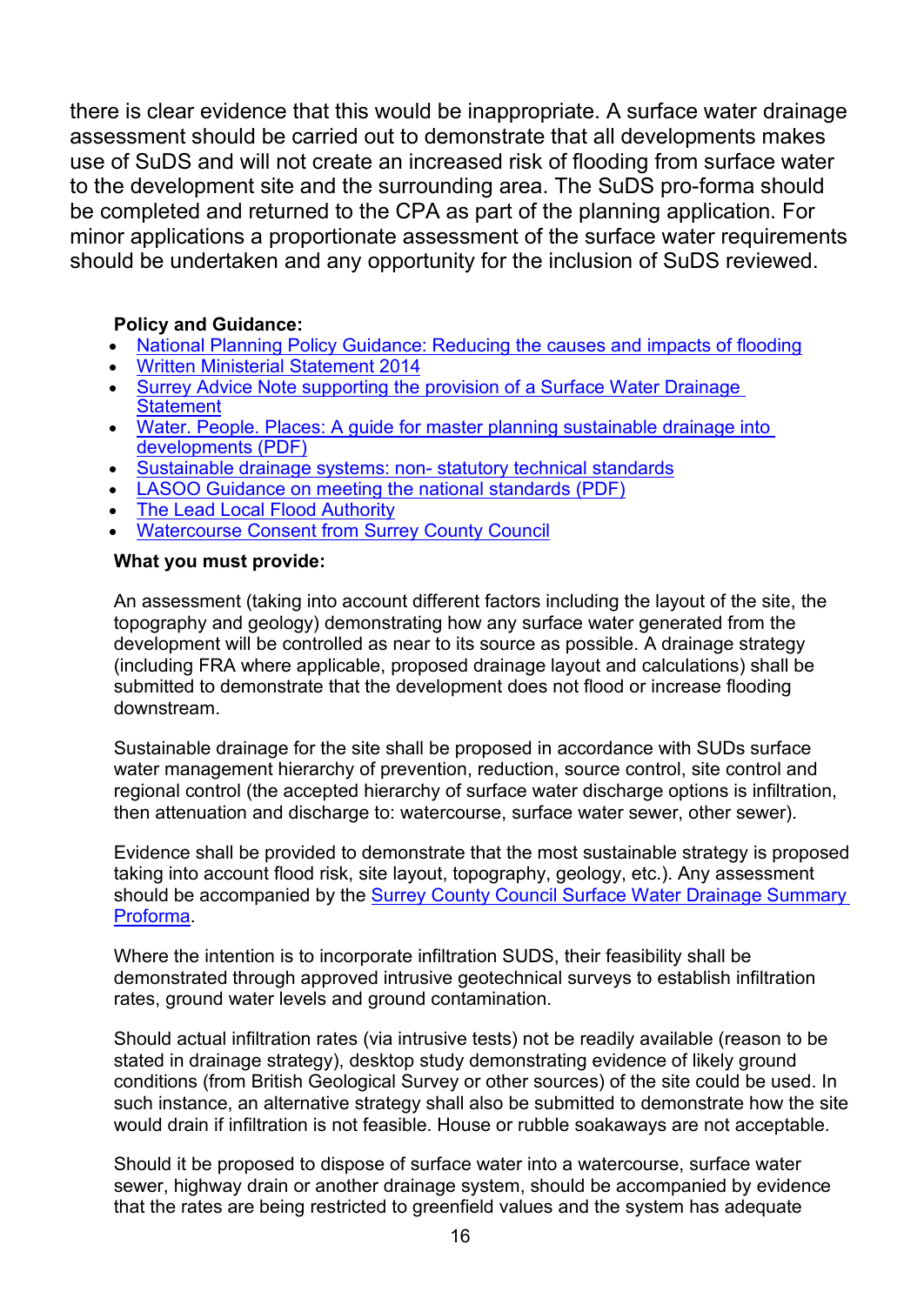capacity downstream and is in a suitable state to accept the water.

Where an application is part of a larger site which already has planning permission it is essential that the new proposal does not compromise the drainage scheme already approved.

Any works to be carried out which will affect the flow or storage of water within, or which place or alter a structure/obstruction within an ordinary watercourse will require Ordinary Watercourse Consent from Surrey County Council. *Note*: These can include permanent or temporary structures or works. An 'ordinary watercourse' is a watercourse that is not part of a main river and includes rivers, streams, ditches, drains, cuts, culverts, dikes, sluices, sewers (other than public sewers within the meaning of the Water Industry Act 1991) and passages, through which water flows. Consent within Surrey is issued by the Sustainable Drainage and Consenting Team within Surrey County Council.The team can provide information on the requirements for consent and the application procedure and is contactable by email on [SuDS@surreycc.gov.uk](mailto:SuDS@surreycc.gov.uk) Please note consent cannot be issued retrospectively. Works affecting designated Main River require consent from the Environment Agency.

Evidence to show have 'in principle' agreement with the water board to discharge into surface water sewer.

Reports must include the impact on adjacent areas.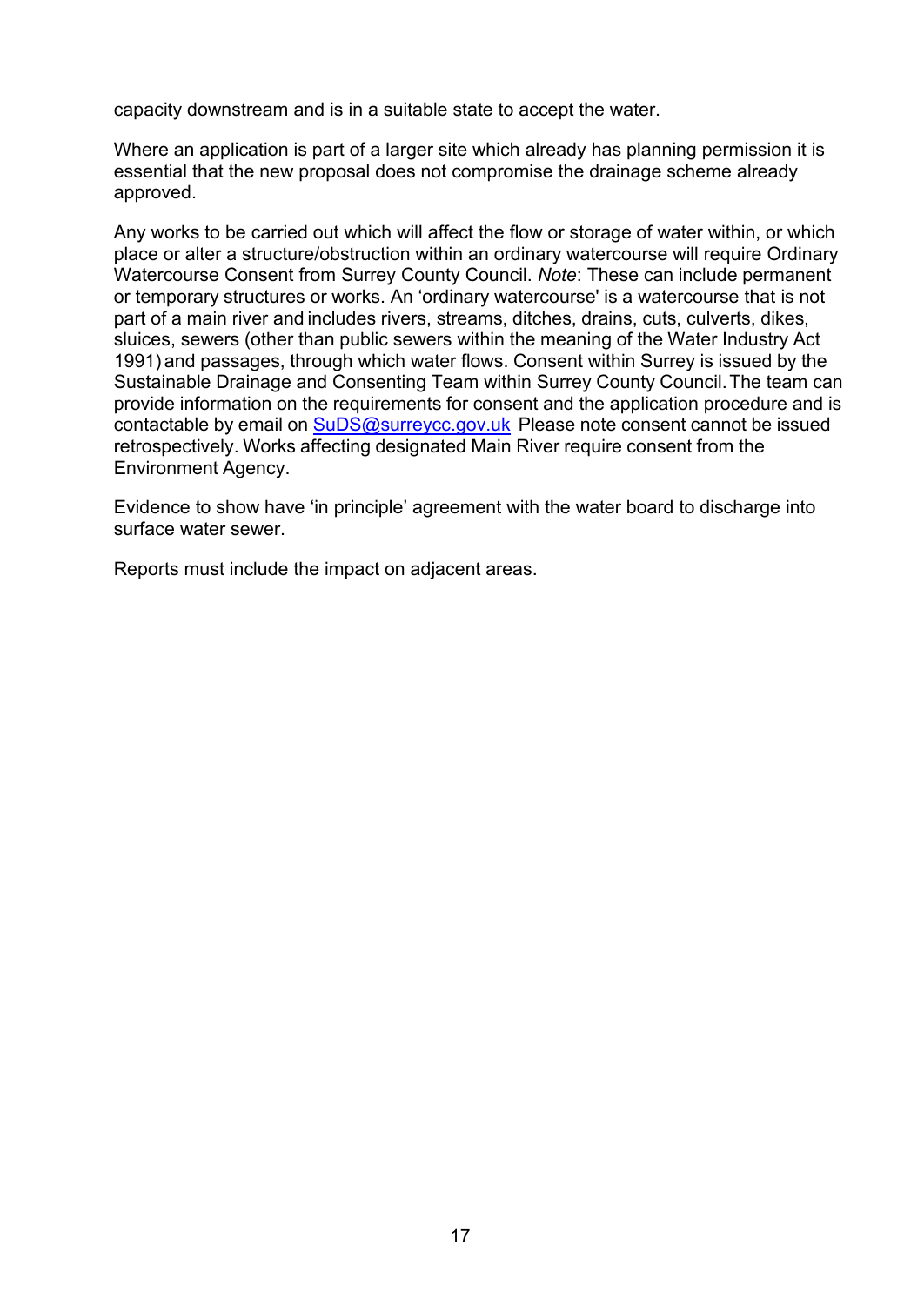# <span id="page-17-0"></span>**7. Heritage and Archaeology**

# <span id="page-17-1"></span>**7.1 Heritage Assets**

### **Required for the following applications:**

Where Heritage Assets or features, and their respective settings, may be affected by the proposal.

A Heritage Asset would be considered to be a nationally or locally Listed Building, Nationally Registered or locally listed Park or Garden, Registered Battlefield, Conservation Area, Historic Landscape and/or associated natural heritage features, or undesignated features or structures of demonstrable historic or cultural heritage interest.

### **Policy and Guidance:**

- Surrey County Council Heritage Conservation Team Officer: [heritageconsultations@surreycc.gov.uk](mailto:heritageconsultations@surreycc.gov.uk)
- [Surrey Historic Environment Record](https://www.surreycc.gov.uk/land-planning-and-development/historical-planning/historic-environment-record)
- [Schedule of Ancient Monuments](https://historicengland.org.uk/listing/what-is-designation/scheduled-monuments/)
- [Historic England Registered Parks and Gardens](https://historicengland.org.uk/listing/what-is-designation/registered-parks-and-gardens/)
- [Historic England Listed Buildings Register](https://historicengland.org.uk/listing/what-is-designation/listed-buildings/)
- [Historic England Good Practice Advice notes: GPA1, GPA2 and GPA3](https://historicengland.org.uk/images-books/publications/)
- [Surrey Historic Landscape Characterisation Assessment](https://archaeologydataservice.ac.uk/archives/view/surrey_hlc_2017/index.cfm)
- [National Planning Policy Guidance: Historic](http://planningguidance.planningportal.gov.uk/blog/guidance/conserving-and-enhancing-the-historic-environment/) Environment
- [Historic England: Mineral Extraction and Archaeology Guidance](https://historicengland.org.uk/images-books/publications/mineral-extraction-and-archaeology-advice-note-13/)
- [Historic England Advice Note 12: Statements of Heritage Significance: Analysing](https://historicengland.org.uk/images-books/publications/statements-heritage-significance-advice-note-12/)  [Significance in Heritage Assets](https://historicengland.org.uk/images-books/publications/statements-heritage-significance-advice-note-12/)

### **What you must provide:**

A Heritage Statement setting out the significance of all Heritage Assets affected by a proposed development. The statement should be comprehensive, but proportionate to the level of potential harm posed by the development proposal. Loss of, or damage to, any Heritage Asset will need to be justified within a wider context of enhanced understanding of the asset, or an mitigation of greater benefit to the preservation and continued sustainability of heritage features elsewhere within the development. Contact the County Historic Environmental Planning Team and the Historic Environment Record to support the Heritage Statement. Contact the County Historic Environmental Planning Team and the Historic Environment Record to support the Heritage Statement.

# <span id="page-17-2"></span>**7.2 Archaeology**

### **Required for the following applications:**

An archaeological assessment is required when a Heritage Statement or preapplication discussion indicates that a Heritage Asset with an Archaeological Interest is likely to be present on site and/or affected by a development proposal.

*Note:* An asset of Archaeological Interest is considered to be a Scheduled Monument, a County Site of Archaeological Importance, an Area of High Archaeological Potential, or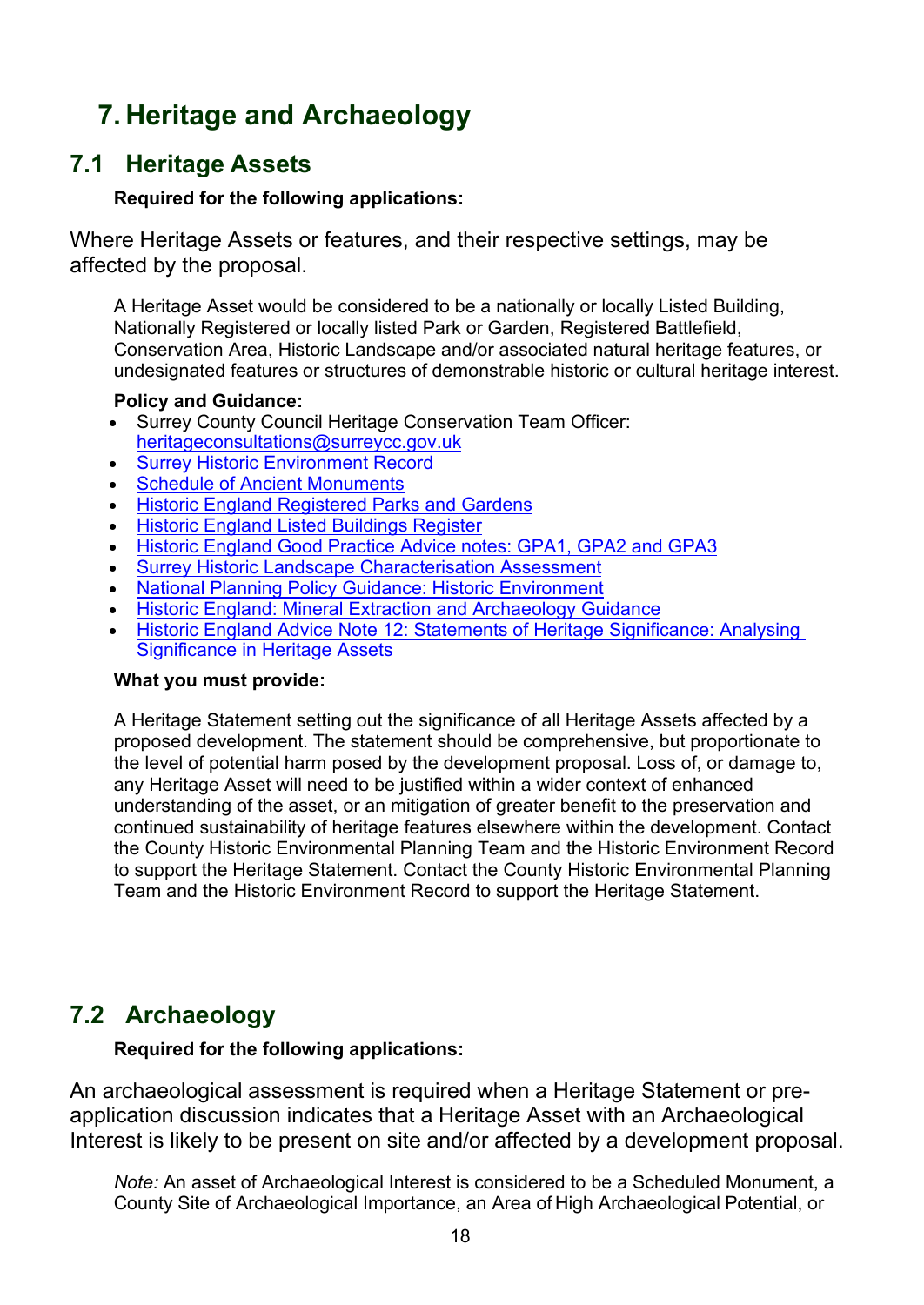development application area exceeding 0.4 hectares in size, where it is reasonably considered that previously undocumented archaeological remains might survive.

#### **Policy and Guidance:**

Same as Heritage Assets, see above.

#### **What you must provide:**

An assessment should examine the nature and significance of the archaeological resources of the site, in comparison with the nature of the development proposal, and detail the likely implications for the future survival and management of the resource that arise.

All archaeological sites are unique and no two sites are identical in nature. Surrey County Council will therefore address archaeological issues on minerals sites on a case-by-case basis. The Historic England Advice: Mineral Extraction and Archaeology sets out the broad archaeological assessment and evaluation process, and the range of techniques and possible outcomes and results that may be necessary as a result. Surrey County Council will expect applicants to supply sufficient information to allow appropriate archaeological consideration of the implications of proposed extraction operations in advance of the determination of any application.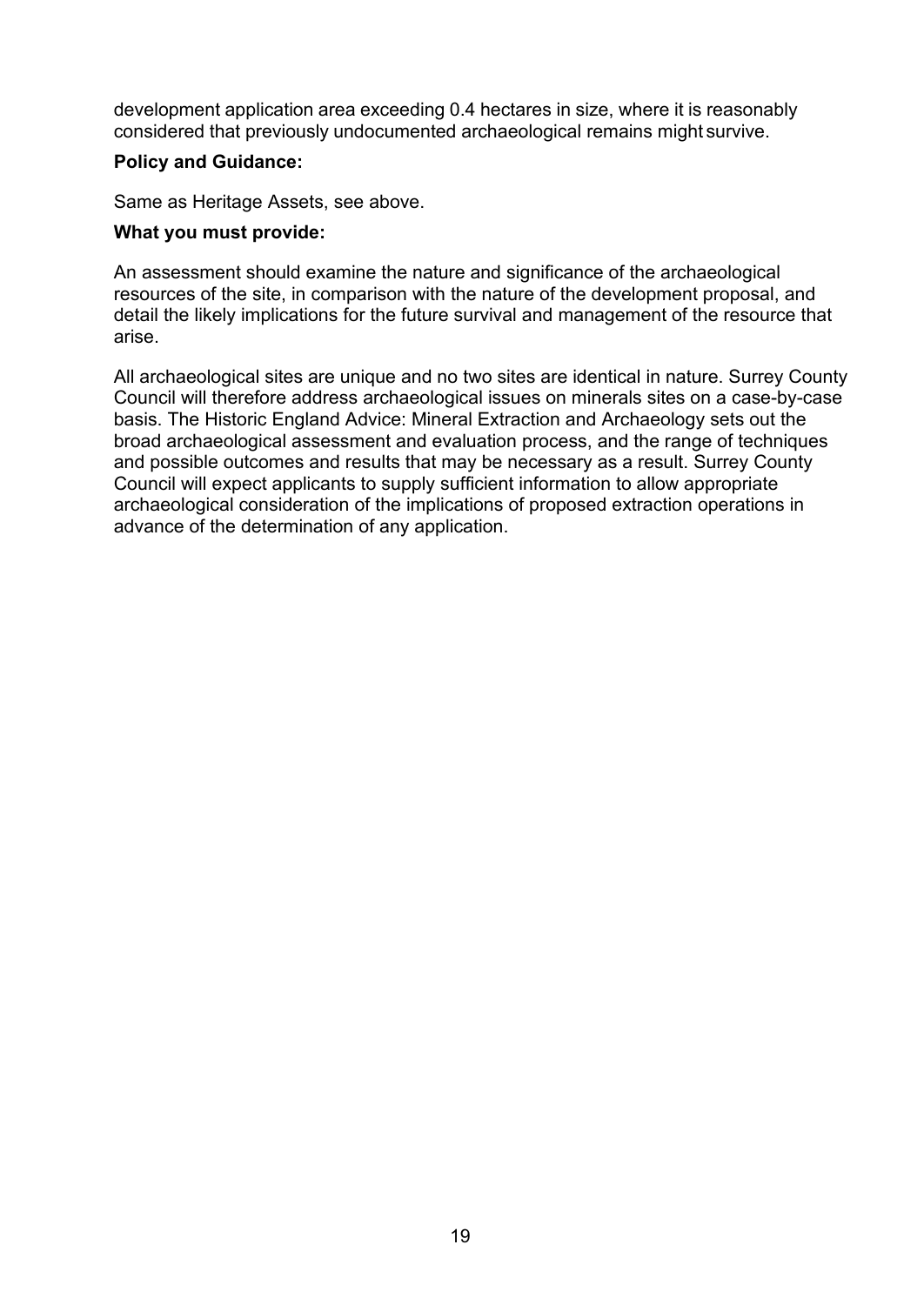# <span id="page-19-0"></span>**8. Amenity**

# <span id="page-19-1"></span>**8.1 Air Quality Assessment**

## **Required for the following applications:**

Major Developments (over 1000sqm)

Generates significant levels of pollution

Involves development sensitive to poor air quality that is proposed in or adjacent to an AQMA

If proposal is for a development which would generate odours

## **Policy and Guidance:**

- [Department for Environment Food, and Rural Affairs policy guidance and technical](http://www.defra.gov.uk/environment/quality/air/air-quality/laqm/guidance/)  [guidance.](http://www.defra.gov.uk/environment/quality/air/air-quality/laqm/guidance/)
- [The Environment Agency guidance.](https://www.gov.uk/environment/pollution-and-environmental-quality)
- The Environmental Protection UK (EPUK) and Institute of Air Quality Management [\(IAQM\) guidance](http://iaqm.co.uk/guidance/)
- [Mayor of London Toolkit of measures to improve air quality at schools May 2018](https://www.london.gov.uk/sites/default/files/school_aq_audits_-_toolkit_of_measures_dr_v3.3.pdf) [\(PDF\)](https://www.london.gov.uk/sites/default/files/school_aq_audits_-_toolkit_of_measures_dr_v3.3.pdf)
- HM Government white paper: A Green Future: Our 25 Year Plan To Improve The [Environment](https://assets.publishing.service.gov.uk/government/uploads/system/uploads/attachment_data/file/693158/25-year-environment-plan.pdf) (PDF)
- [Air Pollution Abatement Performances of Green Infrastructure in Open Road and](https://www.iscapeproject.eu/wp-content/uploads/2017/05/Manuscript-GI-Review_Accepted-Version.pdf)  [Built-up Street Canyon Environments –](https://www.iscapeproject.eu/wp-content/uploads/2017/05/Manuscript-GI-Review_Accepted-Version.pdf) A Review (PDF)
- [IAQM Guidance on Air Quality and designated air quality sites \(PDF\)](https://www.iscapeproject.eu/wp-content/uploads/2017/05/Manuscript-GI-Review_Accepted-Version.pdf)

## **What you must provide:**

Assessment of existing air quality, and assessment of predicted air quality as a result of the development, including details of planned green infrastructure/landscaping ensuring air quality enhancements through pollution capture/filtration and carbon sequestration [Note: indicative minimum threshold or HDV flows (AADT) of 25 within/adjacent to AQMA, or 100 elsewhere; LDV flows (AADT) of 100 within/adjacent to AQMA, or 500 elsewhere].

# <span id="page-19-2"></span>**8.2 Lighting Assessment**

# **Required for the following applications:**

Outdoor sport facilities

Developments involving significant external lighting, including temporary construction and security lighting.

# **Policy and Guidance:**

- [Department for Communities and Local Government's Lighting in the Countryside](https://webarchive.nationalarchives.gov.uk/20120919202429/http:/www.communities.gov.uk/archived/publications/planningandbuilding/lighting)  [1997](https://webarchive.nationalarchives.gov.uk/20120919202429/http:/www.communities.gov.uk/archived/publications/planningandbuilding/lighting)
- [Guidance Notes for the Reduction of Obtrusive Light \(2020\), Institute of Lighting](https://www.theilp.org.uk/documents/obtrusive-light/)  **[Professionals](https://www.theilp.org.uk/documents/obtrusive-light/)**
- [Bats Conservation Trust: Guidance on Bats and Lighting](https://www.bats.org.uk/news/2018/09/new-guidance-on-bats-and-lighting)
- [An appropriately qualified Lighting Engineer](https://www.theilp.org.uk/resources/consultants/)
- [National Planning Policy Guidance: Light pollution](https://www.gov.uk/guidance/light-pollution)
- [Guidance notes for the reduction of light pollution](https://www.theilp.org.uk/documents/obtrusive-light/)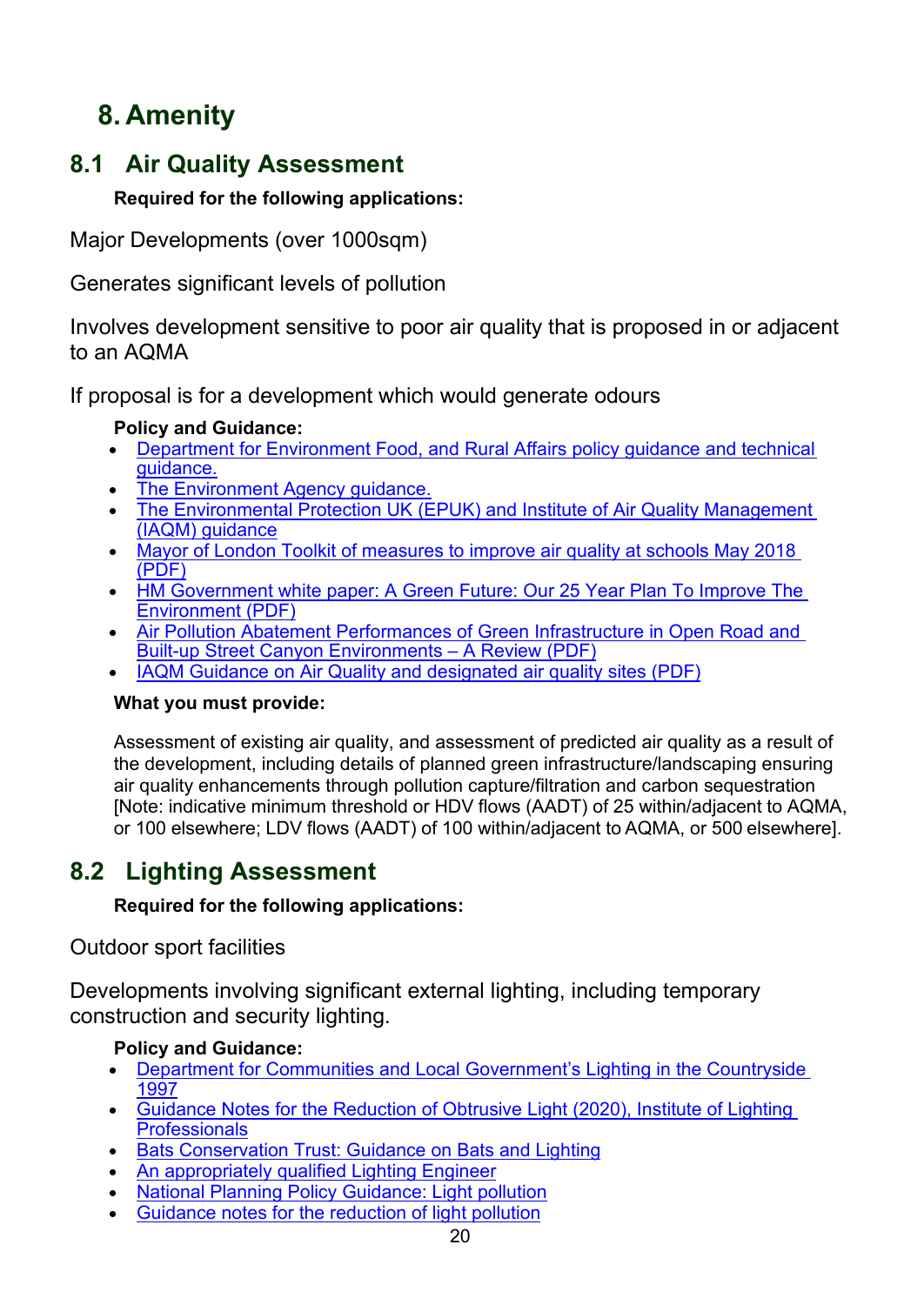• [Sport England lighting design guide \(PDF\)](file://surreycc.local/deptwide/EAI/PD%20all/Planning/Development%20Control/Validation%20Checklist/03%20Validation%20Checklist%20Review%202019/Final%20docs/%E2%80%A2%09https:/www.sportengland.org/media/4181/artificial-sports-lighting-design-guide-%202012-051112.pdf)

### **What you must provide:**

An assessment providing full details of any external lighting including details of:

- The number, type, location and height of any lighting including those on columns and/ or buildings
- The intensity of the installation (in Lux levels) and spill patterns shown on a plan
- The proposed hours of use.
- Potential for impacts on ecological features
- Proposed mitigation measures
- Measures for unforeseen impacts and monitoring
- Assessment should demonstrate that proposed lighting levels do not exceed minimum required for proposed activity
- The assessment must take into account the impact of lighting from all relevant near and far viewpoints.

# <span id="page-20-0"></span>**8.3 Noise Assessment**

## **Required for the following applications:**

Proposed development close to existing major noise source e.g. motorways or trunk road, airports and possibly railway, industrial activities such as minerals or waste operations.

When the development itself is likely to generate significant noise levels e.g. outdoors sports activities.

## **Policy and Guidance:**

- [A qualified acoustic](http://www.ioa.org.uk/) specialist.
- Borough or District Council Environmental Health Officer.
- ["Guidelines for Noise and Vibration Assessment and Control –](https://www.surreycc.gov.uk/__data/assets/pdf_file/0019/16453/Surrey-Noise-Guidelines-January-2020.pdf) Minerals, Waste [and Other County Development" Surrey County Council \(PDF\)](https://www.surreycc.gov.uk/__data/assets/pdf_file/0019/16453/Surrey-Noise-Guidelines-January-2020.pdf)
- [National Planning Policy Guideline: Noise](https://www.gov.uk/guidance/noise--2)
- BS 4142:2014 "Methods for rating and assessing industrial and commercial sound"
- [Design Manual for Roads and Bridges -](http://www.standardsforhighways.co.uk/ha/standards/) Standards for Highways

### **What you must provide:**

For any noise sensitive development, existing or consented, potentially affected by the proposed development, a noise assessment should be prepared by a competent person that defines the baseline sound environment, following appropriate guidance, usually established through measurement, and the impact of the proposed development using prediction and measurement techniques as appropriate. Where criteria in appropriate guidance may be exceeded, mitigation measures should be provided such that the criteria are not exceeded.

# <span id="page-20-1"></span>**8.4 High Pressure Pipeline Search**

Pipeline operators do not have statutory powers although may have legal agreements in place on land and clearly this is a matter that has significant health and safety implications.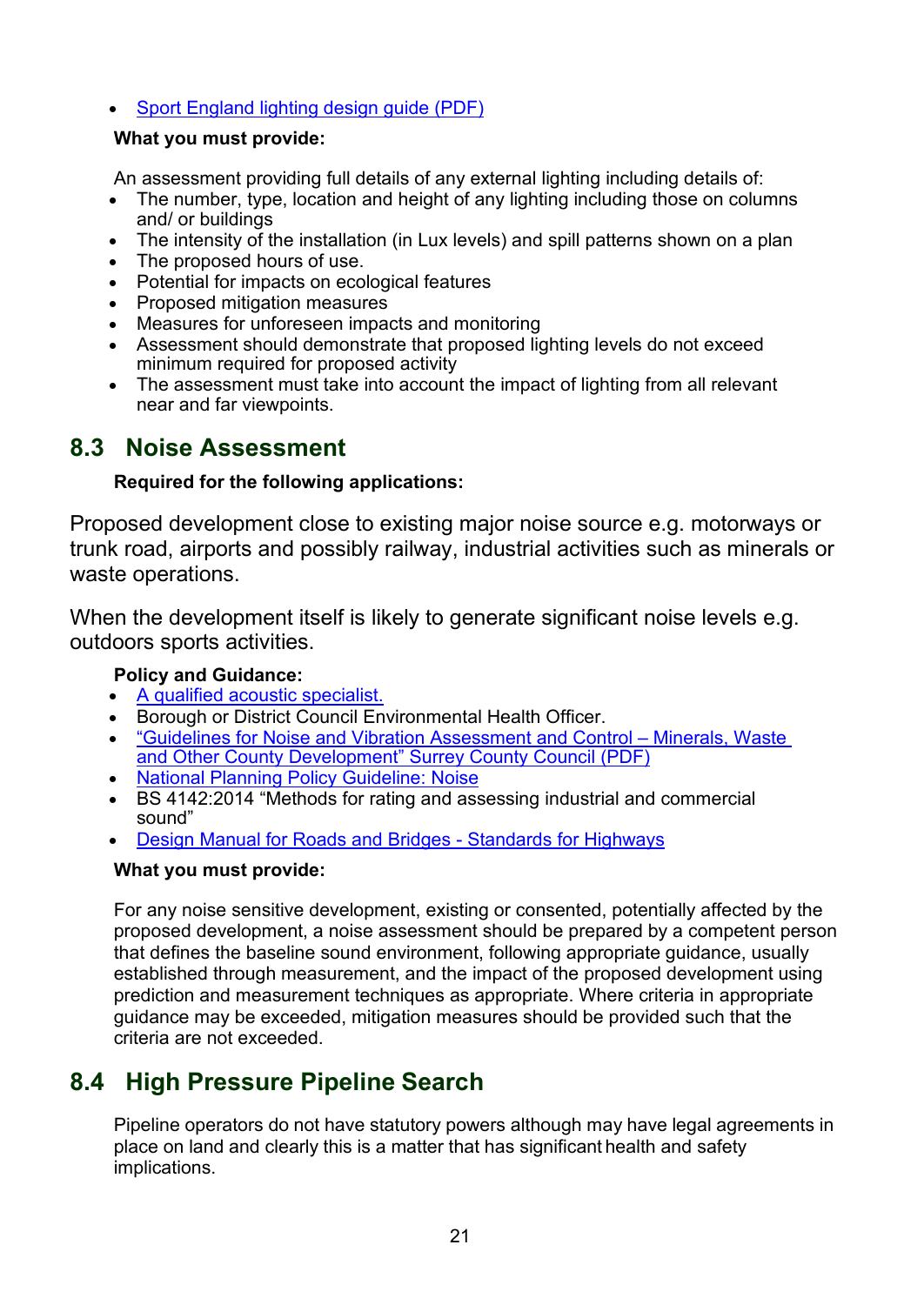### **Required for the following applications:**

For all developments involving excavation or below ground works. There are special requirements for safe working in close proximity to a high pressure pipeline and proposed works require approval from a pipeline operator prior to commencing.

### **Policy and Guidance:**

- [Linesearch before u dig](https://www.linesearchbeforeudig.co.uk/)
- [National Grid: Dial before you dig \(PDF\)](https://www.nationalgrid.com/sites/default/files/documents/33969-Dial%20before%20you%20dig%20-%20your%20at-a-glance%20guide.pdf)
- [Cadent Gas Network](https://cadentgas.com/help-advice/digging-safely)
- [Southern Gas Network](https://www.sgn.co.uk/help-and-advice/digging-safely)

### **What you must provide:**

Evidence to show that a high pressure pipeline search hasbeen carried out and plan to show location of pipes.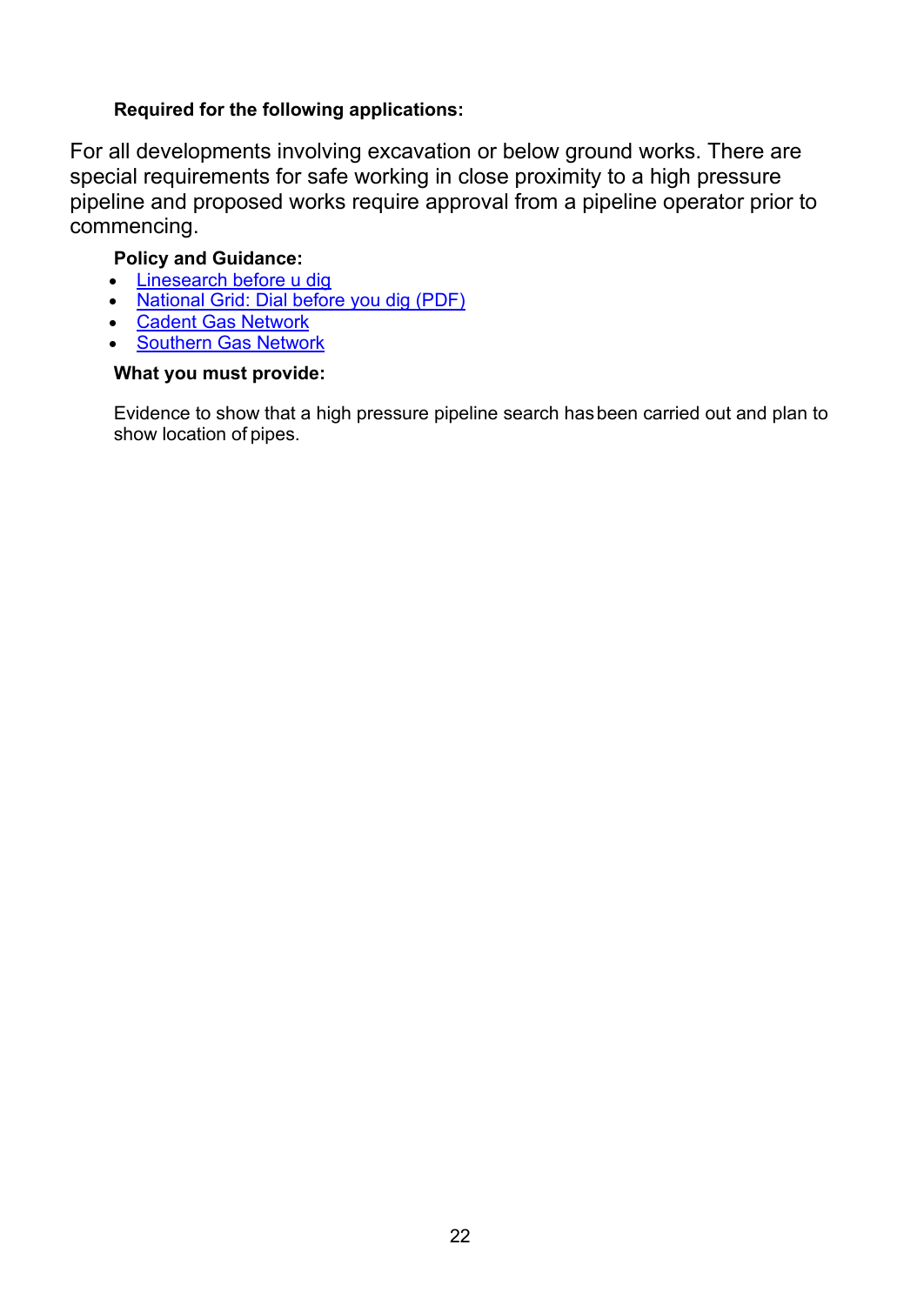# <span id="page-22-0"></span>**9. Airport Safeguarding**

# <span id="page-22-1"></span>**9.1 Airport Safeguarding Statement**

# **Required for the following applications:**

All applications within the consultation area of civil and military aerodromes and airstrips [including Heathrow, Gatwick, Biggin Hill, Farnborough, Fairoaks, Northolt, Odiham] and where:

The proposal involves landfilling

The development involves features attractive to hazardous birds such as: amenity landscaping and water features, this includes the enhancement of existing wet areas or water courses and buildings with ledges, gantries and flat roofs.

Where the proposal includes lighting which may impact on airport safety (i.e. dazzling).

Where a proposal involves the venting and flaring of gas.

Where buildings/structures have the potential to impact on navigational aids including Instrument Flight Procedures (IFPs).

Applicants are advised to discuss non-official safeguarding areas with planning officers.

# **Policy and Guidance:**

- [Annex 2 to the DfT/ODPM Circular 01/2003 'Safeguarding Aerodromes, Technical](https://www.gov.uk/government/publications/safeguarding-aerodromes-technical-sites-and-military-explosives-storage-areas)  [Sites & Military Explosives Storage Areas' Direction 2002'](https://www.gov.uk/government/publications/safeguarding-aerodromes-technical-sites-and-military-explosives-storage-areas)
- [Guidance on Civil Aviation Authority \(CAA\) Planning Consultation Requirements](https://publicapps.caa.co.uk/docs/33/20120802GuidanceOnCAAPlanningConsultationRequirementsAug12Update.pdf)  [\(PDF\)](https://publicapps.caa.co.uk/docs/33/20120802GuidanceOnCAAPlanningConsultationRequirementsAug12Update.pdf)
- [The Airport Operators Association \(AOA\) Safeguarding of Aerodromes Advice](http://www.aoa.org.uk/policy-campaigns/operations-safety/)  [Notes: Advice Note 1, 2, 3, 4 and 5 dated August 2016](http://www.aoa.org.uk/policy-campaigns/operations-safety/)

## **What you must provide:**

The statement should show how the development will not constitute a hazard to air traffic, with or without mitigation proposed.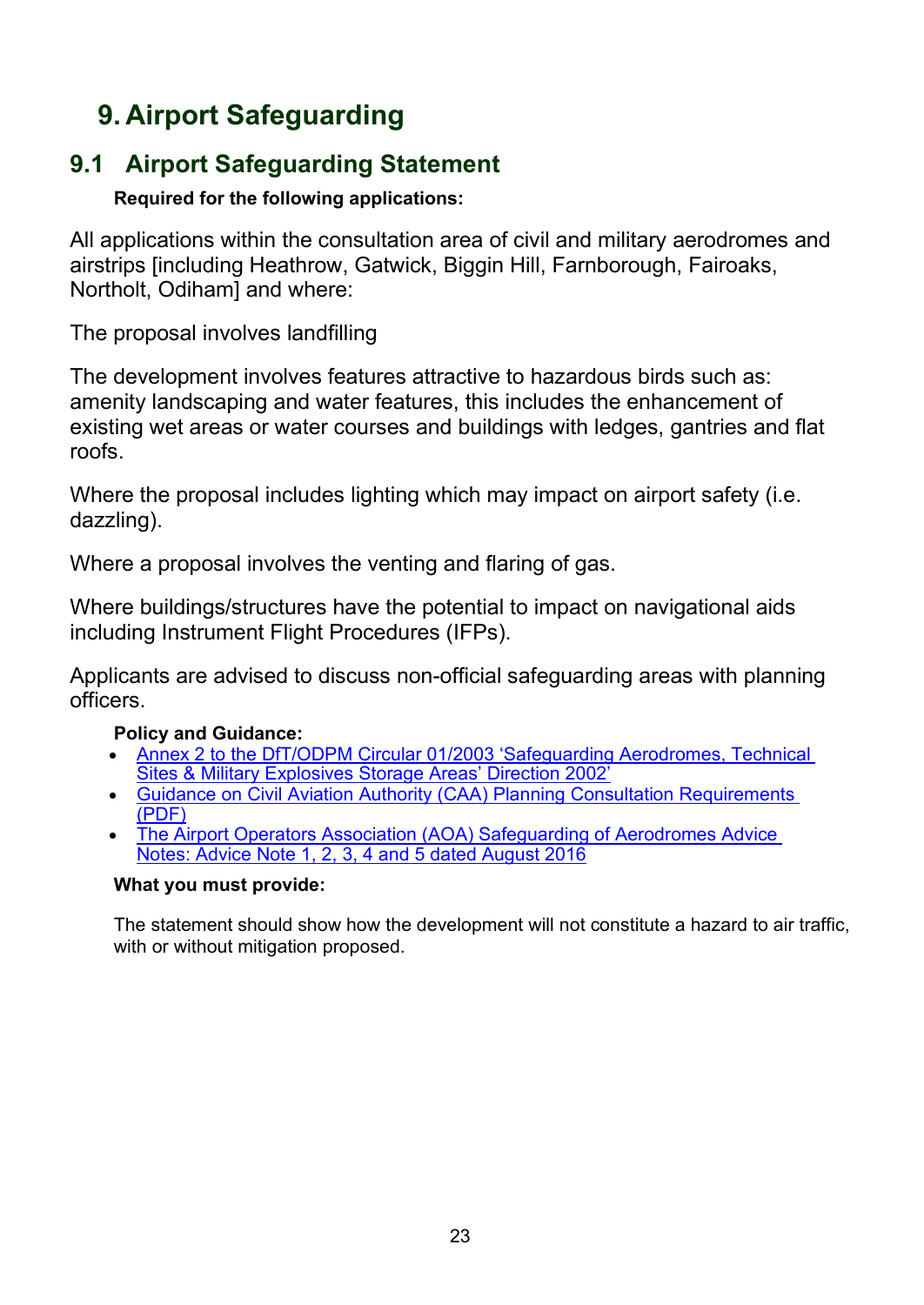# <span id="page-23-0"></span>**10. Sustainable Design and Waste Management**

# <span id="page-23-1"></span>**10.1 Sustainable Design and Construction Statement**

### **Required for the following applications:**

Large school expansions, major developments (over 1000sqm) or where Borough or District stipulate specific thresholds.

### **Policy and Guidance:**

- [National Planning Policy Guidance: Climate Change](http://planningguidance.planningportal.gov.uk/blog/guidance/climate-change/)
- [National Planning Policy Guidance: Renewable and low carbon energy](http://planningguidance.planningportal.gov.uk/blog/guidance/renewable-and-low-carbon-energy/)
- Relevant policies within Borough / District Local Plans
- [Surrey County Councils Sustainable Construction Standing Advice Note](https://www.surreycc.gov.uk/__data/assets/pdf_file/0006/93516/2016-09-08-Sustainable-Cons-Standing-Advice_p1.pdf)

### **What you must provide:**

Statement detailing how sustainable forms of design/construction have been incorporated into the new development and any proposed renewable energy technologies. This statement should also set out how waste produced during all stages of the development will be minimized and managed in a sustainable manner, including the following details:

Statement detailing how sustainable forms of design/ construction have been incorporated into the new development and any proposed renewable energy technologies. This statement should also set out how waste produced during all stages of development will be minimized and managed in a sustainable manner, including the following details:

- What type of waste will be generated.
- How the waste will be managed.
- Which contractors will be used to ensure the waste is correctly recycled or disposed of responsibly and legally.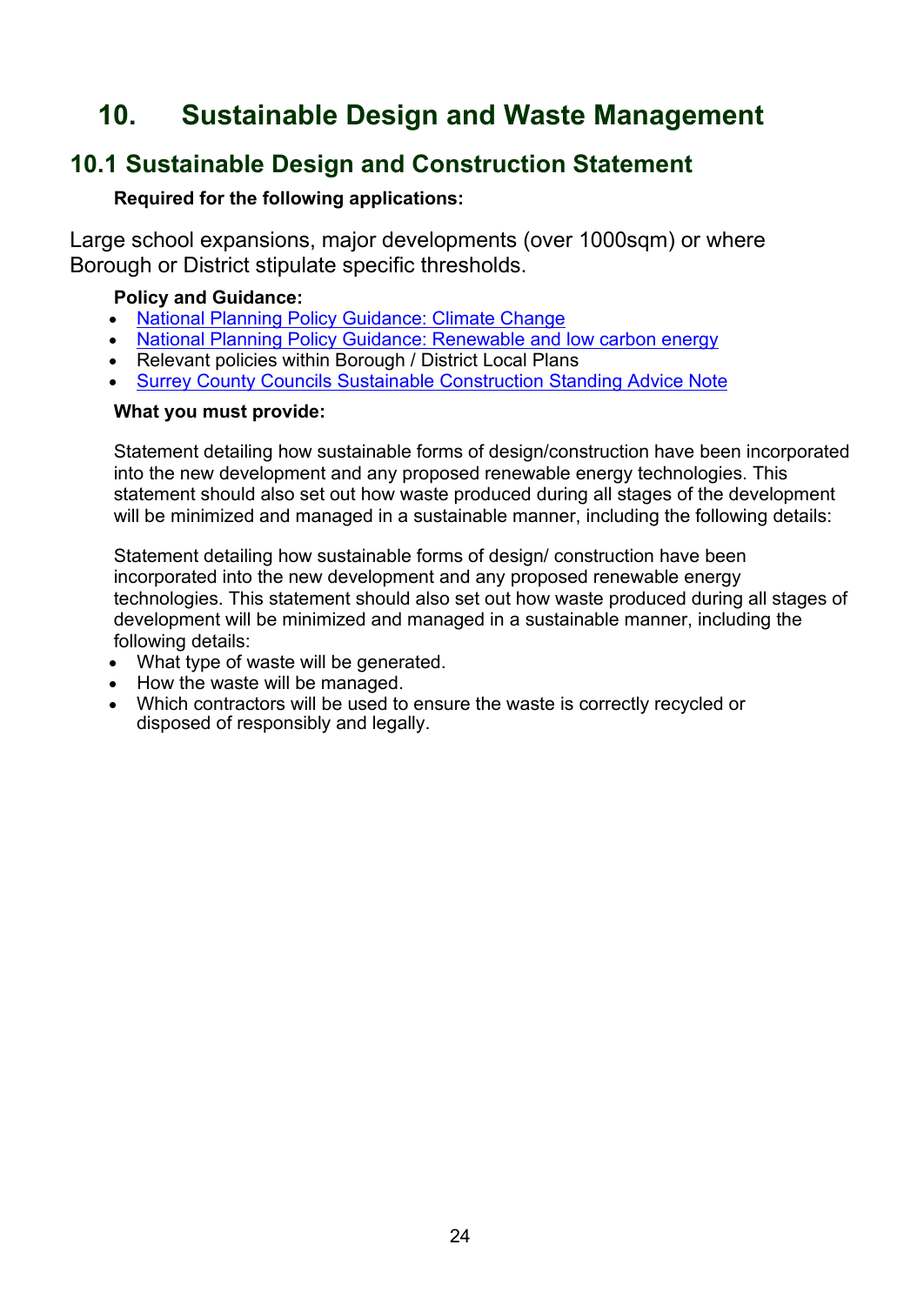# <span id="page-24-0"></span>**11. Community Involvement**

# <span id="page-24-1"></span>**11.1 Statement of Community Involvement**

## **Required for the following applications:**

For any proposals with substantial community interest.

Any proposal where this is a requirement under Section 61 (w) of the Localism Act 2011 when enacted and required by the Town and County Planning (Development Management Procedure) (England) Order 2015 subsequent regulations.

## **Policy and Guidance:**

- [Surrey County Council's Statement of Community Involvement](https://www.surreycc.gov.uk/land-planning-and-development/minerals-and-waste/statement-of-community-involvement)
- Section 61W of the Localism Act 2011 (when enacted)
- The Local Government Association, British Property Federation & Others.
- [The Ten Commitments to Effective Pre-application engagement \(PDF\)](http://www.rtpi.org.uk/media/844002/10%20commitments%20for%20effective%20pre-application%20engagement.pdf)
- [National Planning Policy Guidance: Before submitting an application](http://planningguidance.planningportal.gov.uk/blog/guidance/before-submitting-an-application/)

### **What you must provide:**

A Statement explaining how the applicant has complied with the pre-application engagement recommendation made in Surrey County Council's Statement of Community involvement.

Developers are encouraged to inform the community of their plans to ensure that a link is established at an early stage in the process.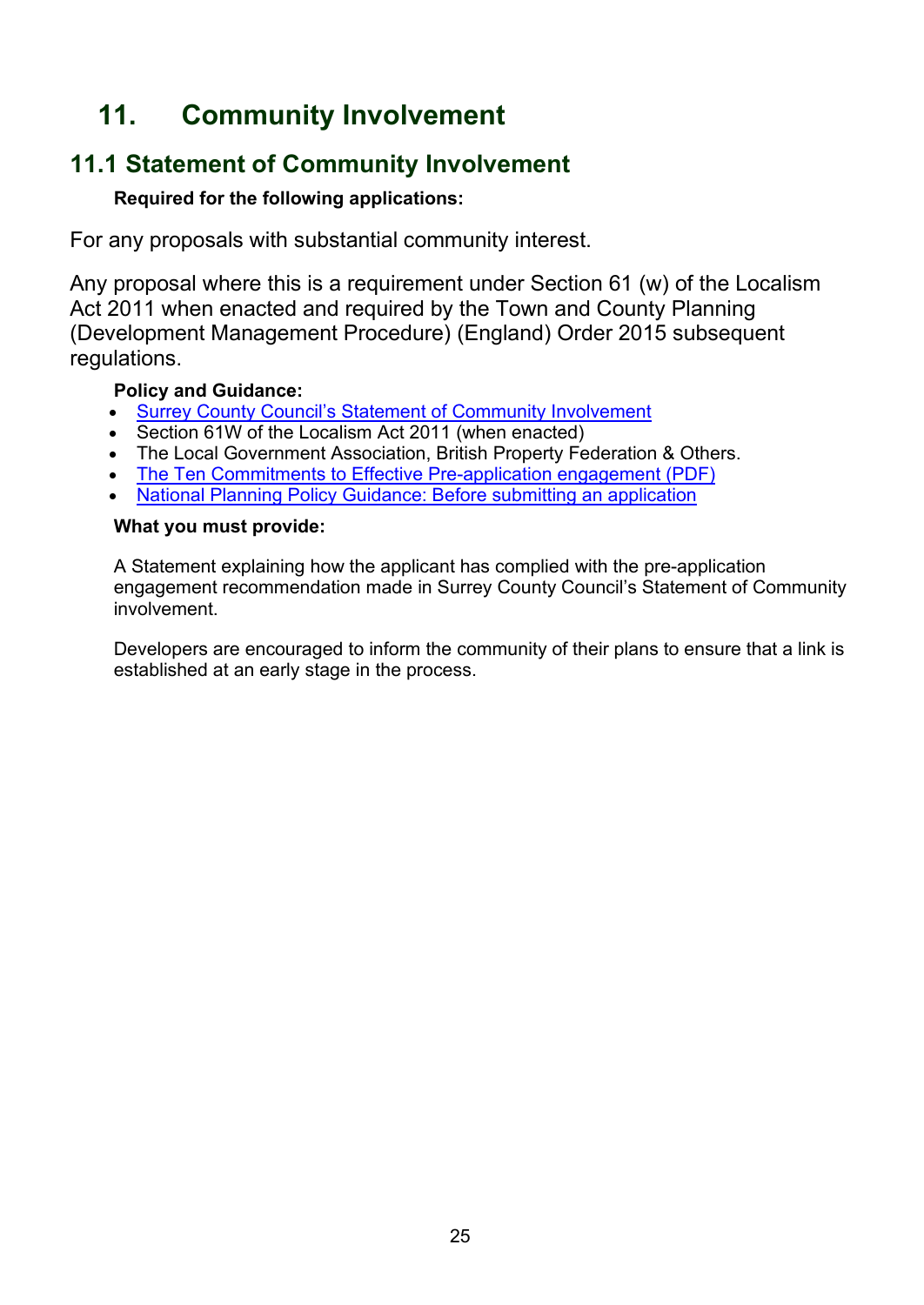# <span id="page-25-0"></span>**12. Pitch Layout**

# <span id="page-25-1"></span>**12.1 Pitch Layout Plan**

# **Required for the following applications:**

Developments on school sites where the proposal would be located on part of the playing field or on an existing playing pitch.

# **Policy and Guidance:**

- [Sport England](http://www.sportengland.org/)
- National Planning Policy Guidance: Open space, sports and recreational facilities, [public rights of way and local green space](https://www.gov.uk/guidance/open-space-sports-and-recreation-facilities-public-rights-of-way-and-local-green-space)
- National Planning Policy Framework: Promoting healthy and safe communities [\(PDF\)](https://assets.publishing.service.gov.uk/government/uploads/system/uploads/attachment_data/file/810197/NPPF_Feb_2019_revised.pdf)

## **What you must provide:**

Plan to show the existing and proposed playing pitch layout including hard and soft play.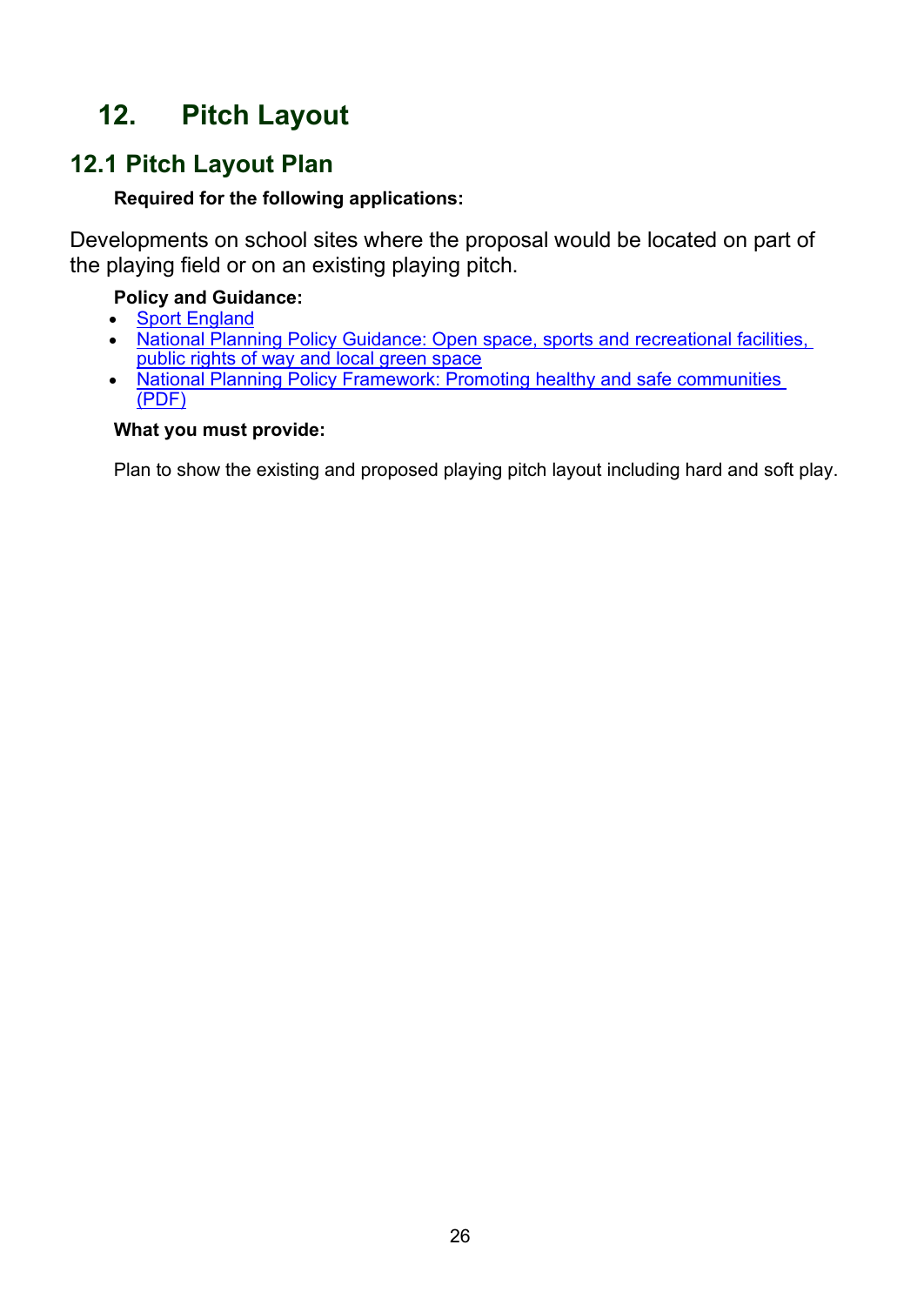# <span id="page-26-0"></span>**13. Structural and Engineering**

# <span id="page-26-1"></span>**13.1 Structural and Engineering Statement**

# **Required for the following applications:**

A structural survey maybe required for any applications that propose:

- The conversion of a building:
- Substantial demolition
- Where a listed building consent is sought and the proposed works could significantly affect the historic fabric of the building;
- Where the application involves a building/ buildings with structural problems.

# **Policy and Guidance:**

- [National Planning Policy Framework: Conserving and enhancing the natural](https://assets.publishing.service.gov.uk/government/uploads/system/uploads/attachment_data/file/810197/NPPF_Feb_2019_revised.pdf)  [environment](https://assets.publishing.service.gov.uk/government/uploads/system/uploads/attachment_data/file/810197/NPPF_Feb_2019_revised.pdf) (PDF)
- Possible Local Development Framework Policies relating to Structural Engineering **Statements**

# **What you must provide:**

An appraisal of the structural stability of a building. The survey should be prepared by an expert and cover the condition of a building and whether it is capable of accommodating the proposed works.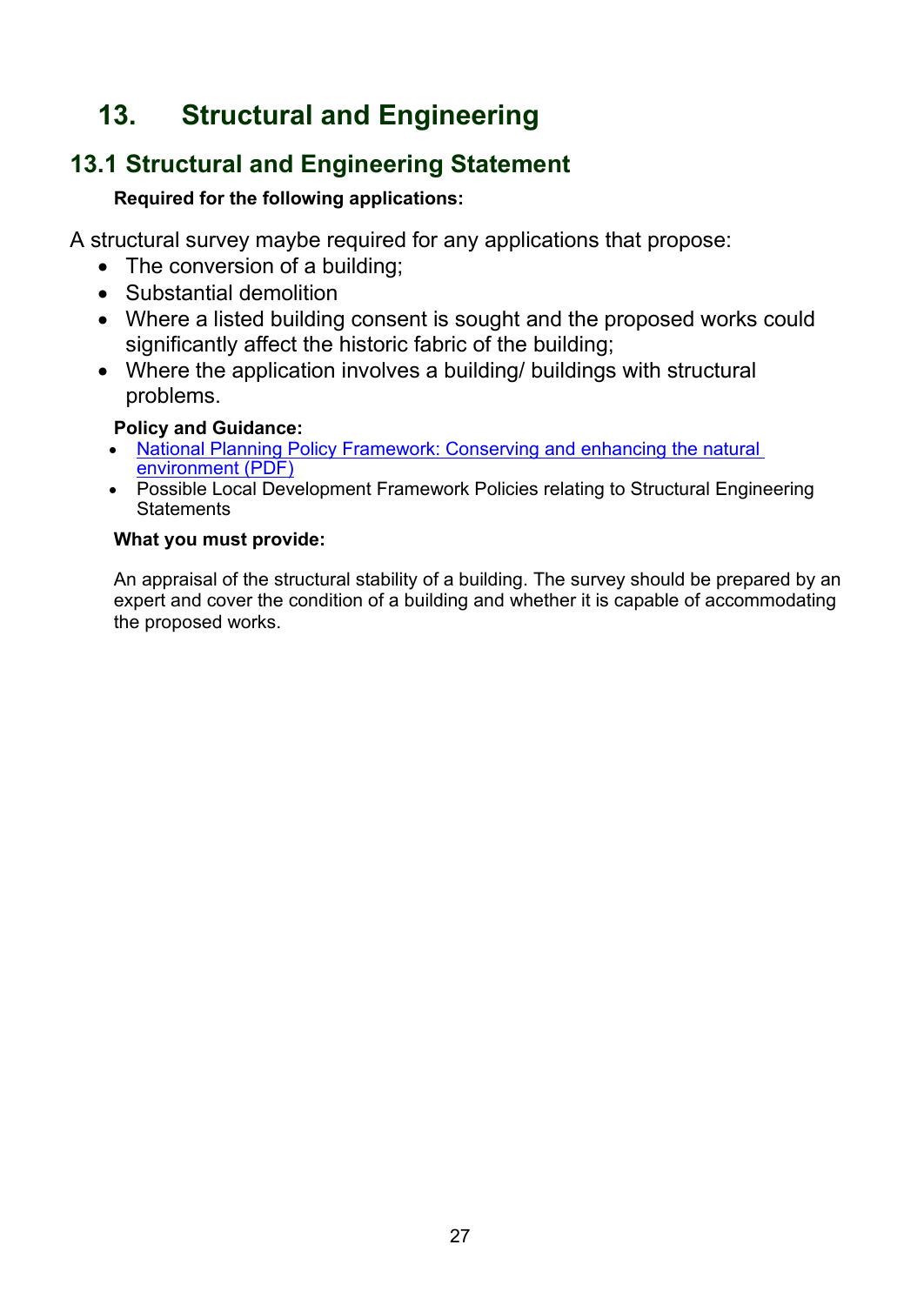# <span id="page-27-0"></span>**14. Contaminated Land**

# <span id="page-27-1"></span>**14.1 Contaminated Land Assessment**

## **Required for the following applications:**

Where previous uses of the site, or adjacent land, could have caused contamination (e.g. mineral extraction, waste disposal, landfilling, industrial processes, petrol stations, institutional/ residential with fuel storage, agricultural chemical storage, vehicle parking/servicing, etc.).

### **Policy and Guidance:**

- Your local Contaminated Land Officer
- [The Environment Agency](https://www.gov.uk/government/organisations/environment-agency#org-contacts)
- [National Planning Policy Guidance: Land affected by contamination](http://planningguidance.planningportal.gov.uk/blog/guidance/land-affected-by-contamination/)
- [National Planning Policy Framework: Achieving well-designed places \(PDF\)](https://assets.publishing.service.gov.uk/government/uploads/system/uploads/attachment_data/file/810197/NPPF_Feb_2019_revised.pdf)
- Possible Local development Framework Policies relating to Contaminated Land Assessments

### **What you must provide:**

Investigation of the nature and extent of soil and groundwater contamination and how any contamination would be addressed, including a desktop ground investigation and risk assessment identifying pollutant sources, pathways and receptors plus strategies for land remediation.

Where there is known contamination, a Phase 1 Preliminary Risk Assessment will be required.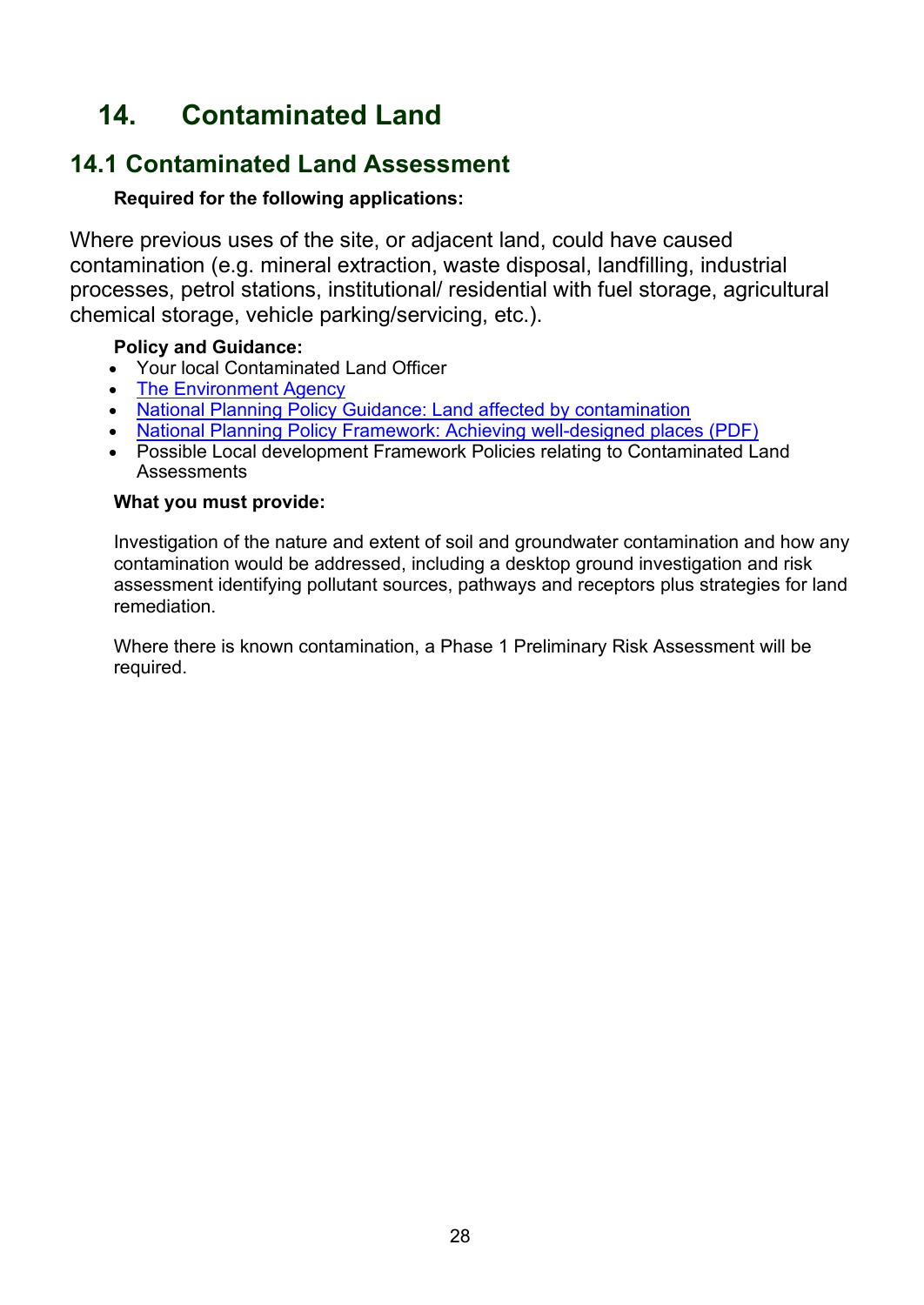# <span id="page-28-0"></span>**Appendix 1: List of Planning Departments of Local Borough and District Councils in Surrey**

- [Elmbridge](http://www.elmbridge.gov.uk/planning/)
- [Epsom and Ewell](http://www.epsom-ewell.gov.uk/planning-applications)
- [Guildford](https://www.guildford.gov.uk/planningservices)
- Mole [Valley](http://www.mole-valley.gov.uk/index.cfm?articleid=16303)
- [Reigate and](https://www.reigate-banstead.gov.uk/info/20043/planning?oldUrl) Banstead
- [Runnymede](https://www.runnymede.gov.uk/article/13814/Planning-and-Building-Control)
- [Spelthorne](https://www.spelthorne.gov.uk/planning)
- [Surrey](http://www.surreyheath.gov.uk/planning) Heath
- [Tandridge](https://www.tandridge.gov.uk/Planning-and-building/Planning-applications-and-enforcement)
- [Waverley](http://www.waverley.gov.uk/planning)
- [Woking](https://www.woking.gov.uk/planning)